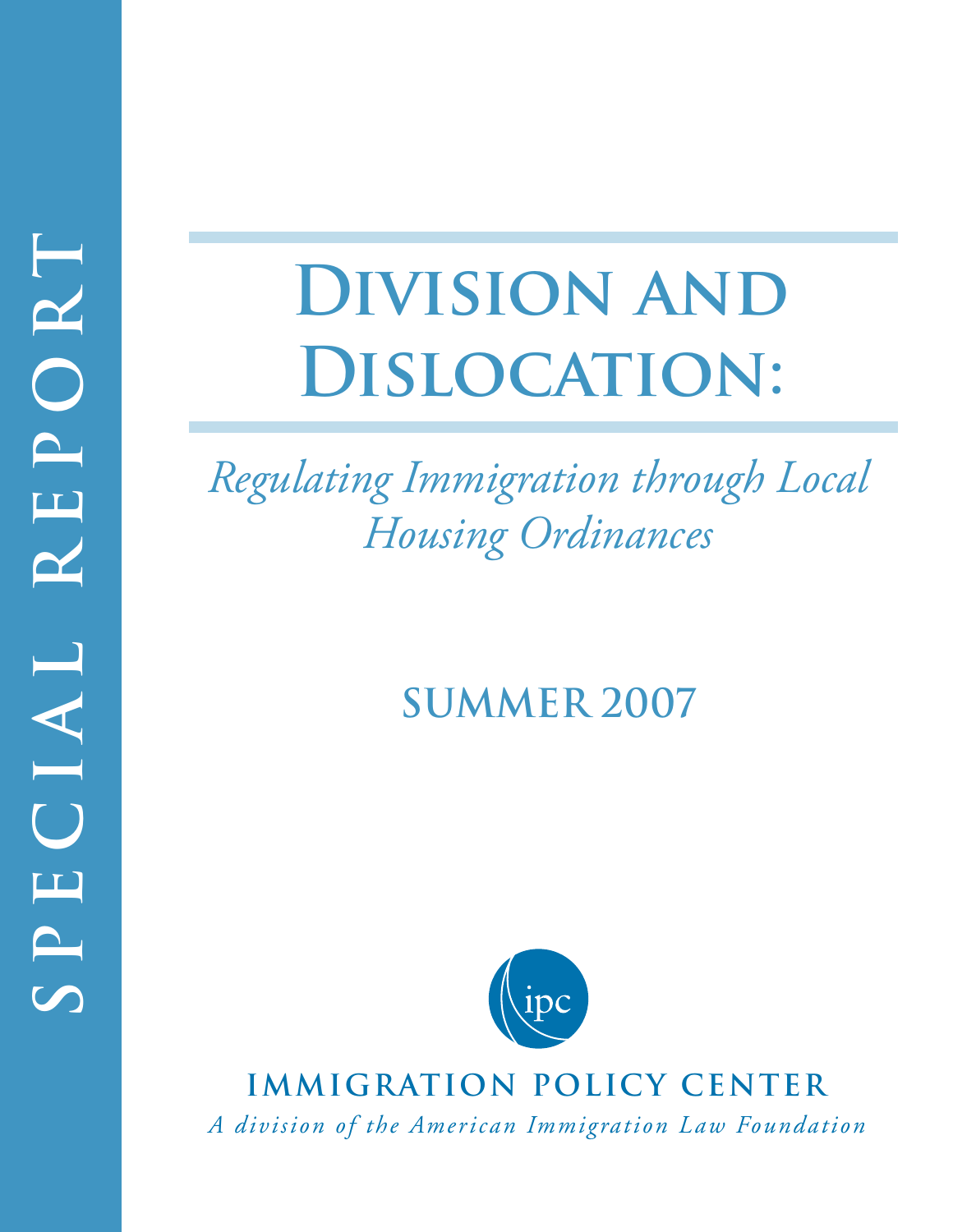ABOUT THE AUTHOR: Jill Esbenshade is Associate Professor of Sociology at San Diego State University. This report was a product of the Sociology Department's Spring 2007 Graduate Student Practicum. Barbara Obrzut provided essential analysis of census data. Walter Ewing of the IPC assisted in editing the report.

This report was made possible in part by a grant from Carnegie Corporation of New York. The statements made and views expressed are solely the responsibility of the author.

© Copyright 2007 by the American Immigration Law Foundation.

American Immigration Law Foundation 918 F Street, NW, 6<sup>th</sup> Floor, Washington, DC 20004 website: www.ailf.org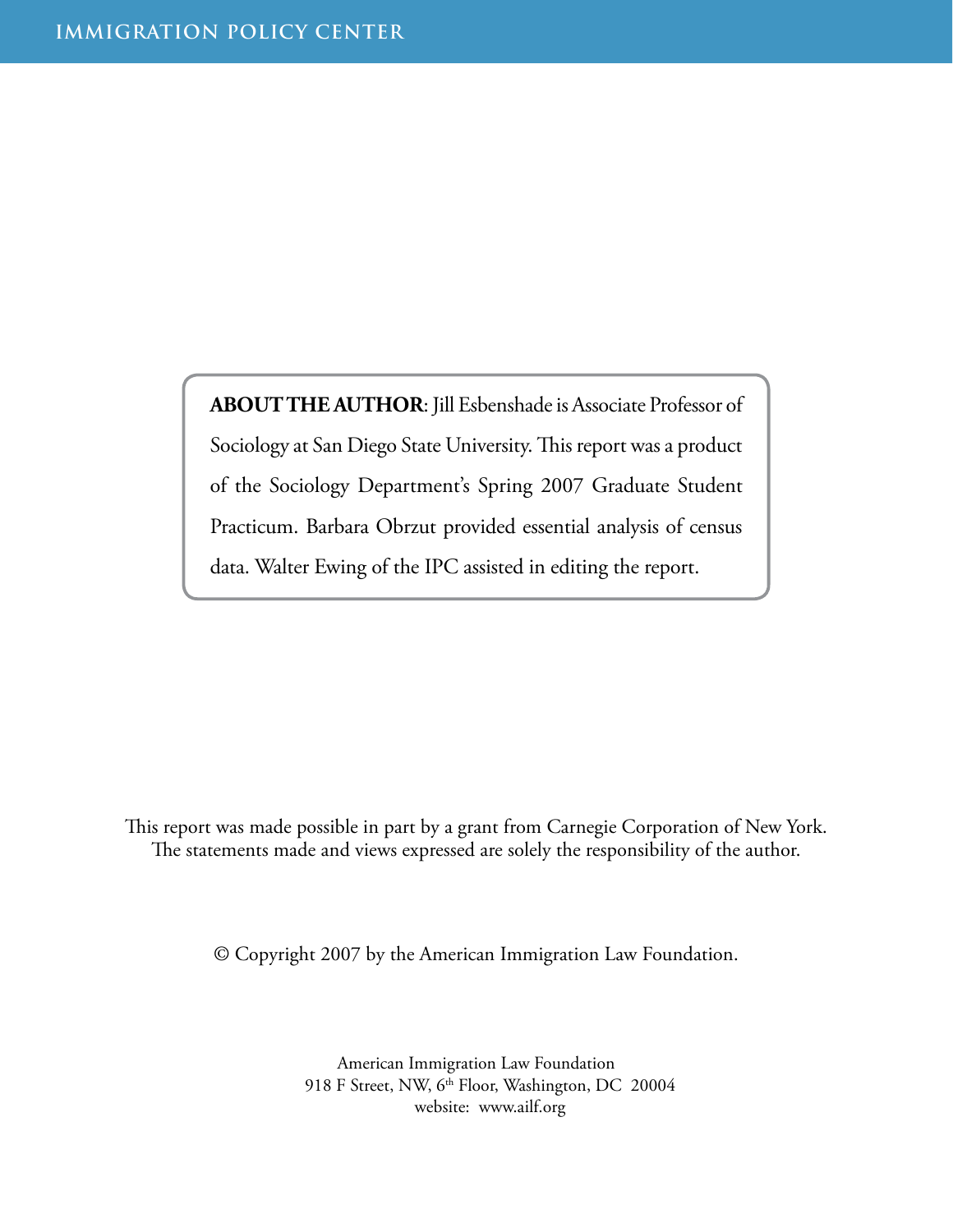

# Division and Dislocation: *Regulating Immigration through Local Housing Ordinances*

by Jill Esbenshade, Ph.D. *with Barbara Obrzut, Benjamin Wright, Soo Mee Kim, Jessica Thompson, and Edward O'Conner*

# Executive Summary

The last two years have seen an intensified public debate **L** over the issue of undocumented immigrants in the United States. However, Congress and the White House have repeatedly failed to enact immigration reform legislation that might effectively address the problem of undocumented immigration. This inaction by the federal government has led to heightened frustration at the local level. One way in which some policymakers and activists have expressed this frustration is through support for ordinances that target undocumented immigrants. As of March 10, 2007, such ordinances had been proposed, debated, or adopted in at least 104 cities and counties in 28 states. These ordinances encompass a number of measures—most notably prohibitions on renting to or employing undocumented immigrants and the adoption of English as the official language of the local government. Forty-three of the 104 localities have debated or passed rental restrictions alone or as part of broader ordinances.

According to the judges who so far have heard cases involving the ordinances, a local ordinance that regulates immigration or otherwise conflicts with federal immigration law is unconstitutional. Regulating immigration has long been within the exclusive purview of the federal government. The ordinances also have been found to deny "due process" rights to renters and landlords. Local ordinances that target undocumented immigrants needlessly foster anti-immigrant and anti-Latino discrimination, divide communities, and undermine the economic prosperity of the locales that adopt them. Most cities and counties already have the ability to deal with problems such as crime and overcrowding through existing

laws. Rather than championing anti-immigrant ordinances that claim to deal with these problems without actually doing so, local policymakers would be well advised to focus their energies instead on addressing the concerns of their residents that actually fall within the range of local power.

## *A Nativist Backlash*

- $\triangleright$  The controversy over undocumented immigrants took center stage in the media last year. Newspaper coverage of the issue doubled in 2006 compared to every year of the preceding decade.
- $\triangleright$  The heightened public interest in undocumented immigration reflects renewed congressional debate over immigration reform, the rise of an anti-immigrant movement, and a hostile response to protests by immigrants themselves.
- $\triangleright$  These political developments have corresponded with shifting demographics. Not only has the number of undocumented immigrants risen, but there is a greater diffusion of undocumented immigration to new areas of the country.
- $\triangleright$  Ordinance supporters often equate "illegal immigrants" with all immigrants or Latinos. However, while most undocumented immigrants are Latinos, most Latinos are not undocumented or immigrants. Only about 40 percent of Latinos are foreign-born and fewer than half of these are undocumented.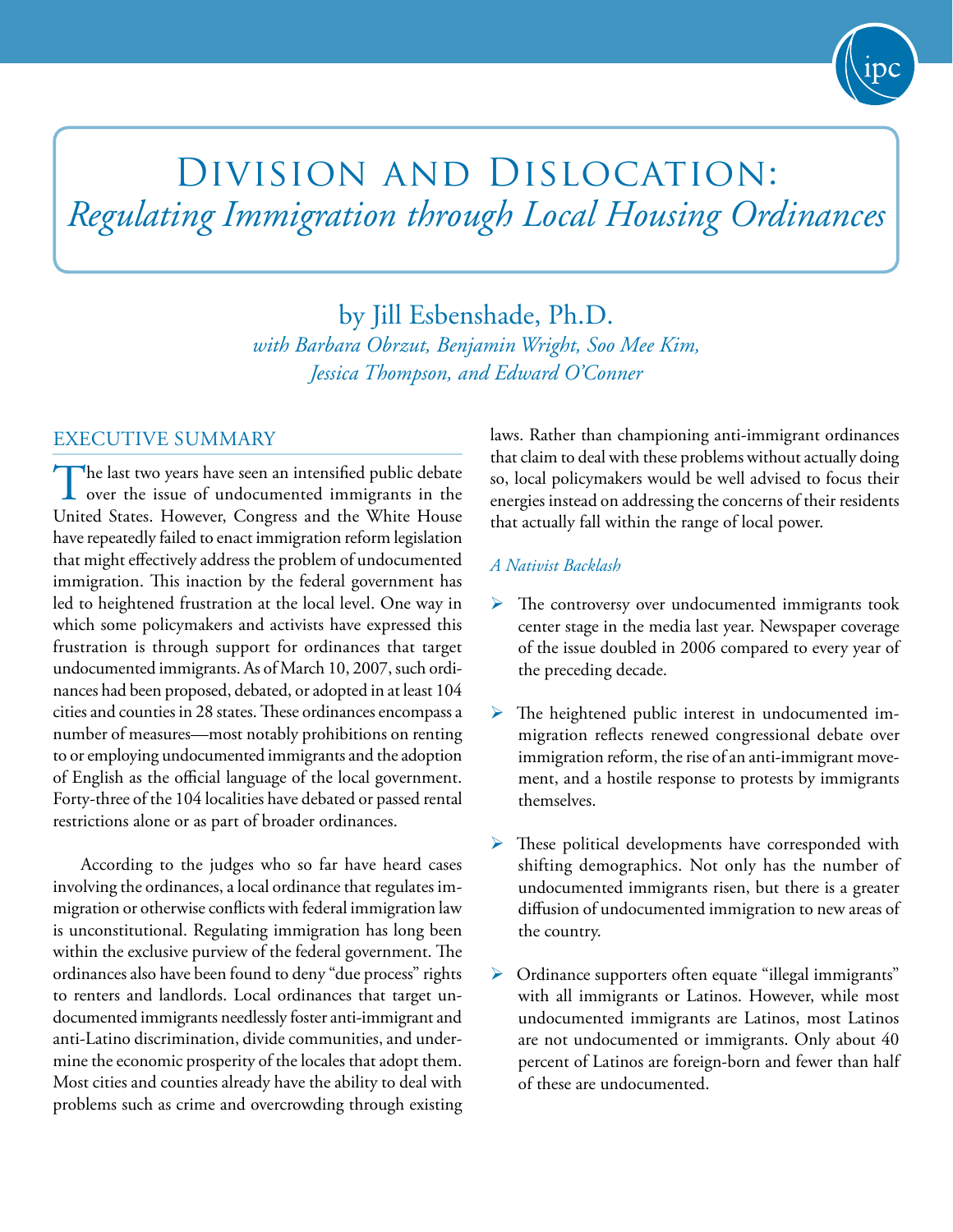- $\triangleright$  Over 40 percent of the households targeted by the ordinances include children and almost one-third include U.S.-citizen children. Roughly 4.9 million children in the United States live in households headed by undocumented immigrants. About 3.1 million of these children are U.S.-born citizens.
- $\triangleright$  Pennsylvania is home to 32 of the 104 proposed local anti-immigrant ordinances. Hazleton, Pennsylvania, has become a model for other localities pushing their own immigration measures.

#### *Demographics of the Ordinance Movement*

- Ø Ordinance initiatives are *not* correlated with the size of a locality's foreign-born or Latino population, but with a rapid *increase* in the foreign-born or Latino share of the population, especially since 2000. The increase, rather than the number itself, is shaping popular perceptions of an immigration "crisis."
- $\triangleright$  In 2000, only 20.2 percent of localities with ordinance initiatives had Latino population shares over the national average of 12.5 percent. Only 16.3 percent had foreign-born population shares above the national average of 11.1 percent. More recent data for the 28 larger cities and counties show that only 35.7 percent had either Latino or foreign-born population shares above the national average.
- $\triangleright$  Between 1990 and 2000, the Latino population share of the average ordinance locality increased in size by 4.1 percent, while the foreign-born share grew by 2.8 percent. Similarly, among the 28 largest ordinance localities, the Latino share of the population rose by 3.5 percent between 2000 and 2005, while the foreign-born population increased by only 2.1 percent. In most localities, a significant amount of the increase in the Latino population appears to consist of native-born citizens moving from one part of the country to another, as well as children born to Latinos already living in the locale.
- $\triangleright$  Ordinances are not correlated with high local unemployment rates. Around two-thirds of ordinance locales (68 percent) had unemployment rates at or below the national average in 2000, as did 64 percent of the 25 largest localities in 2005 for which unemployment data was available.

#### *Limitations of Federal Databases*

- $\blacktriangleright$  Implementation of the housing ordinances relies on the federal Systematic Alien Verification for Entitlements (SAVE) database. According to several reports by federal and state agencies, SAVE has problems with accuracy and timeliness and cannot currently be expanded to meet new demand.
- $\triangleright$  The federal government has already prioritized certain uses of the SAVE database (by employers and DMVs, for instance). The use of the system by landlords or local governments to check the status of renters would conflict with these priorities by further burdening the system.

#### *Ordinance Language*

- $\triangleright$  All of the ordinances impose sanctions on landlords who continue to rent units to tenants who do not provide the requested identity data or whose legal immigration status is not confirmed. Sanctions on landlords could affect other renters if landlords lose their licenses, as called for in the ordinances.
- $\triangleright$  It is unclear in the ordinances how to identify an undocumented immigrant; how to report a violation; and what constitutes sufficient evidence to commence an investigation.

#### *Impact of Ordinances*

- $\triangleright$  Although none of the ordinances have yet been enforced, they have already had an impact. Some landlords and apartment associations have filed lawsuits to challenge the ordinances, arguing that landlords are not only being asked to perform a duty for which they are not trained, but are likely to discriminate unintentionally against renters in an effort to comply with the ordinances.
- $\triangleright$  The ordinances have already caused some undocumented and lawfully present immigrants and Latinos to leave these communities, resulting in less revenue for businesses that cater to Latinos and a corresponding decrease in taxes paid to city governments.
- $\triangleright$  The reputation of intolerance that such ordinances bring to a community may negatively impact all residents. In Escondido, California, the ordinance factored into a prestigious charter school's decision to locate elsewhere.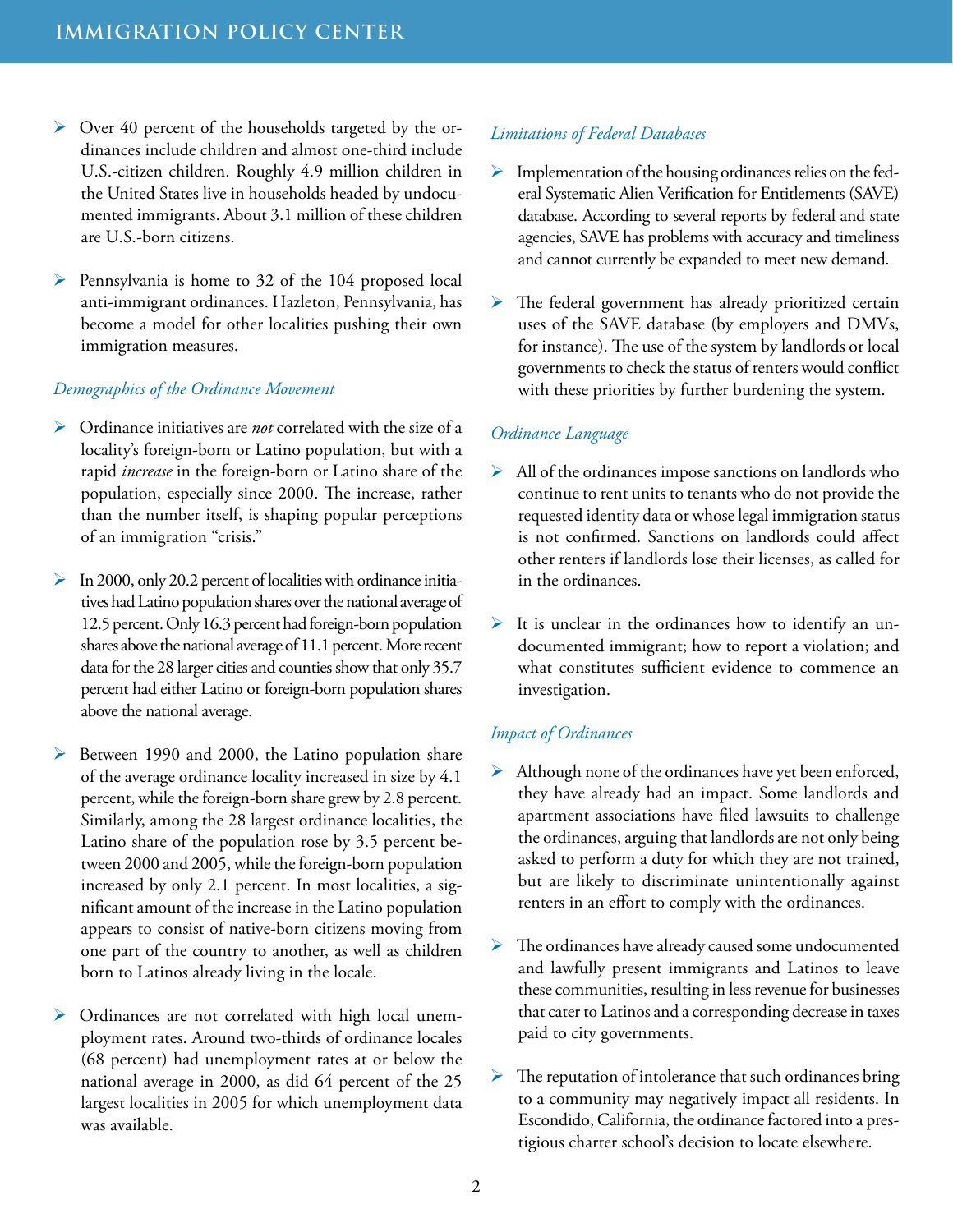

# INTRODUCTION<sup>1</sup>

The last two years have seen an intensified public debate<br>over the issue of undocumented immigrants in the United States. In its 2006 session, Congress displayed a determination to address undocumented immigration not seen since passage of the Immigration Reform and Control Act (IRCA) twenty years earlier. However, the introduction of a variety of bills ranging from extremely harsh to fairly generous led to intense division over the issue. The result was that by summer recess no bill had been enacted. In September 2006, shortly before adjourning, Congress approved a new 700 miles of border fence without dealing with any of the complex issues that were addressed in a more comprehensive bill. The spring 2007 session saw renewed efforts to achieve comprehensive reform, but—again—no agreement. The inaction on the part of the federal government has led to heightened frustration at the local level.

One way in which some policymakers and activists have expressed this frustration is through support for local ordinances that target undocumented immigrants. As of March 10, 2007, such ordinances had been proposed, debated, or adopted in at least 104 cities and counties in 28 states.<sup>2</sup> These ordinances encompass a number of measures—most notably prohibitions on renting to or employing undocumented immigrants and the adoption of English as the official language of the local government. The phenomenon of local communities passing ordinances that could amount to legislation that regulates immigration is unusual—although not unheard of—and, according to the judges who have so far heard these cases, unconstitutional. Regulating immigration has long been within the exclusive purview of the federal government.

Forty-three of the 104 localities have debated or passed rental restrictions alone or as part of broader ordinances. The housing restrictions are a new and particularly problematic foray into previously uncharted terrain in terms of immigration law. While there are broad bans against knowingly "harboring" undocumented immigrants, the federal government has not adopted specific housing legislation requiring landlords to check the immigration status of renters. In contrast, the federal government has legislated specific requirements for employers to check immigration status. IRCA, passed in 1986, imposed civil fines and criminal penalties on violators. In addition, at least half of all states

have adopted measures specifying English as their official language. Housing, however, is a new realm and brings up a new host of complications.

Beyond the issue of being preempted by the federal government's right to regulate immigration, housing ordinances raise problems of due process and discrimination, particularly against Latinos. Discrimination against Latinos is exacerbated by the fact that 81 percent of undocumented immigrants are from Latin America and the Caribbean, with 57 percent coming from Mexico. However, while most undocumented immigrants are Latinos, most Latinos are not undocumented or even immigrants. Only about 40 percent of Latinos are foreign-born and fewer than half of these are undocumented.<sup>3</sup> Nevertheless, there is a tendency among supporters of the ordinances to conflate categories such as "Latino," "Mexican," "immigrant," and "illegal."

In practice, the ordinances also bring into question whether it is either legal or humane to deprive dependent children of shelter. Roughly 4.9 million children in the United States live in households headed by undocumented immigrants. About 3.1 million of these children are U.S. born citizens. Over 40 percent of the households targeted by such ordinances include children and almost one-third include U.S.-citizen children.<sup>4</sup>

# A NATIVIST BACKLASH

The controversy over undocumented immigrants took center stage in the media last year. Newspaper coverage of the issue doubled in 2006 compared to every year of the preceding decade {Figure 1}.<sup>5</sup> This heightened interest reflects three related trends: (1) renewed congressional debate over immigration reform, (2) the rise of an anti-immigrant movement, especially the growing activity of groups such as the "Minutemen," and (3) protests by immigrants themselves. The May 1, 2006, "Great American Boycott," in particular, was met by a nativist backlash that often cloaked itself in post-9/11 patriotism.

These political developments have corresponded with shifting demographics. Not only has the number of undocumented immigrants risen, but there is a greater diffusion of undocumented immigration to new areas of the country. Between 1990 and 2004, the size of the undocumented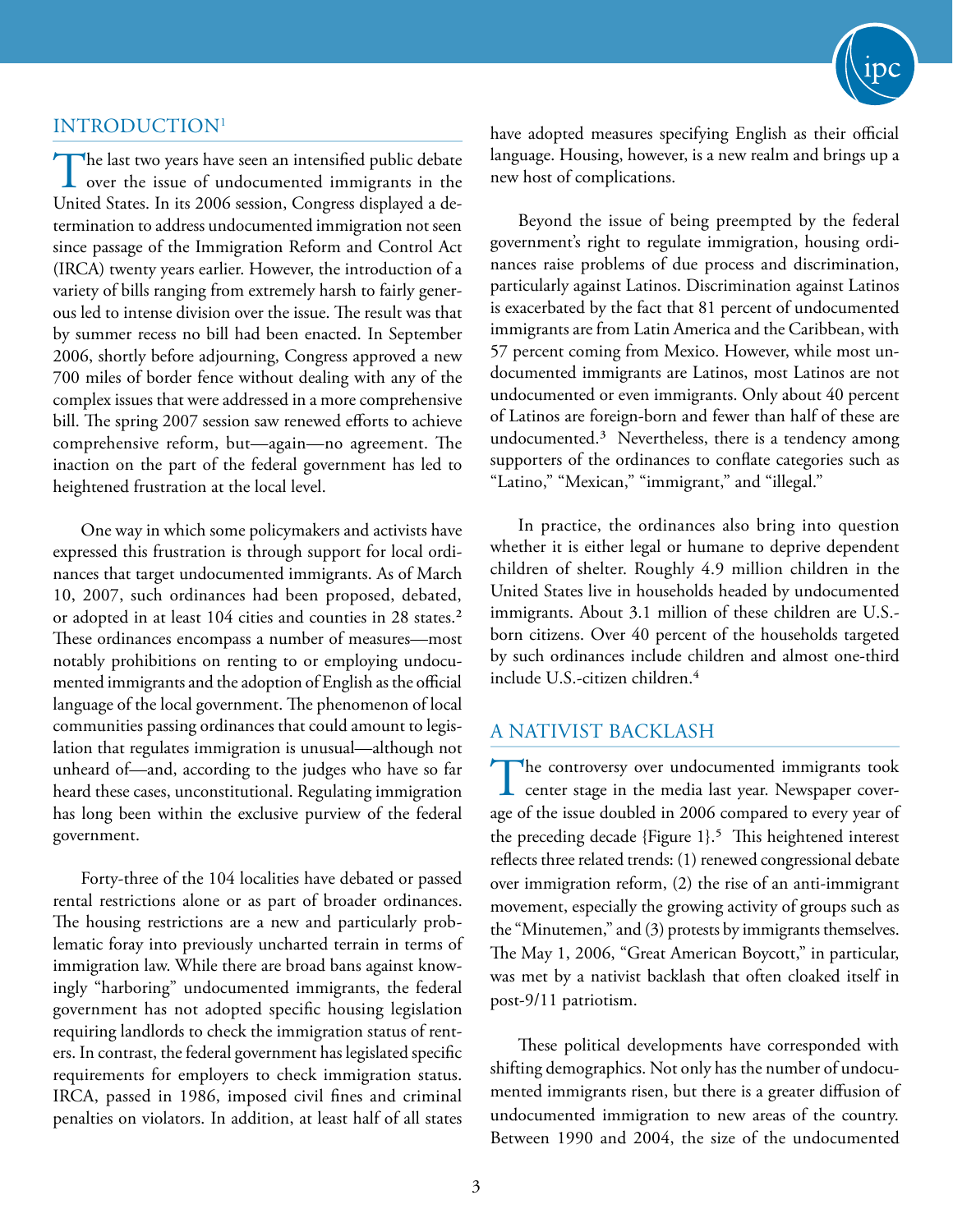immigrant population increased by a factor of 16 in North Carolina, 13 in Iowa, and 11 in Ohio and South Carolina.<sup>6</sup> While five cities in South Carolina and six in North Carolina have considered ordinances targeting undocumented immigrants, only one town in Iowa and none in Ohio have actually done so to date. Four Ohio cities have considered or passed measures supportive of immigrants. In contrast, Pennsylvania is home to 32 of the 104 proposed local anti-immigrant ordinances. But there are only about 125,000 undocumented immigrants in the state, or 1 percent of the population (which is less than one-third of the national average). $<sup>7</sup>$ </sup>

Pennsylvania plays a key role not just because of the large number of ordinances in the state, but also because Hazleton, Pennsylvania, has become the poster child for localities pushing their own immigration measures. The mayor, Lou Barletta, has become the national spokesman for the local-ordinance movement. Most city governments had been awaiting the outcome of the legal battle in Hazleton to decide how to proceed with their own ordinances. On July 26, 2007, U.S. District Court Judge James Munley found Hazleton's ordinance to be unconstitutional and ordered a

permanent injunction preventing it from being enforced. However, Mayor Barletta vowed to appeal the case to the Third Circuit Court of Appeals and to the Supreme Court if necessary.

# Demographics of the ORDINANCE MOVEMENT

U.S. Census data on all 104 cities and counties that have discussed or adopted local ordinances targeting undocumented immigration is available from 1990 and 2000. In 2005, data was available only for 28 cities and counties with populations of 65,000 and above. Taken together, the data indicate that ordinance initiatives are *not* correlated with the size of a locality's foreign-born or Latino population, but with a rapid *increase* in the foreign-born or Latino share of the population, especially since 2000. Moreover, almost three-quarters of the localities considering ordinances (73 percent) have populations under 65,000.

In 2000, only 20.2 percent of localities with ordinance initiatives had Latino population shares over the national average of 12.5 percent. On average, the ordinance cities



Figure 1:

Source: LexisNexis search, April 15, 2007.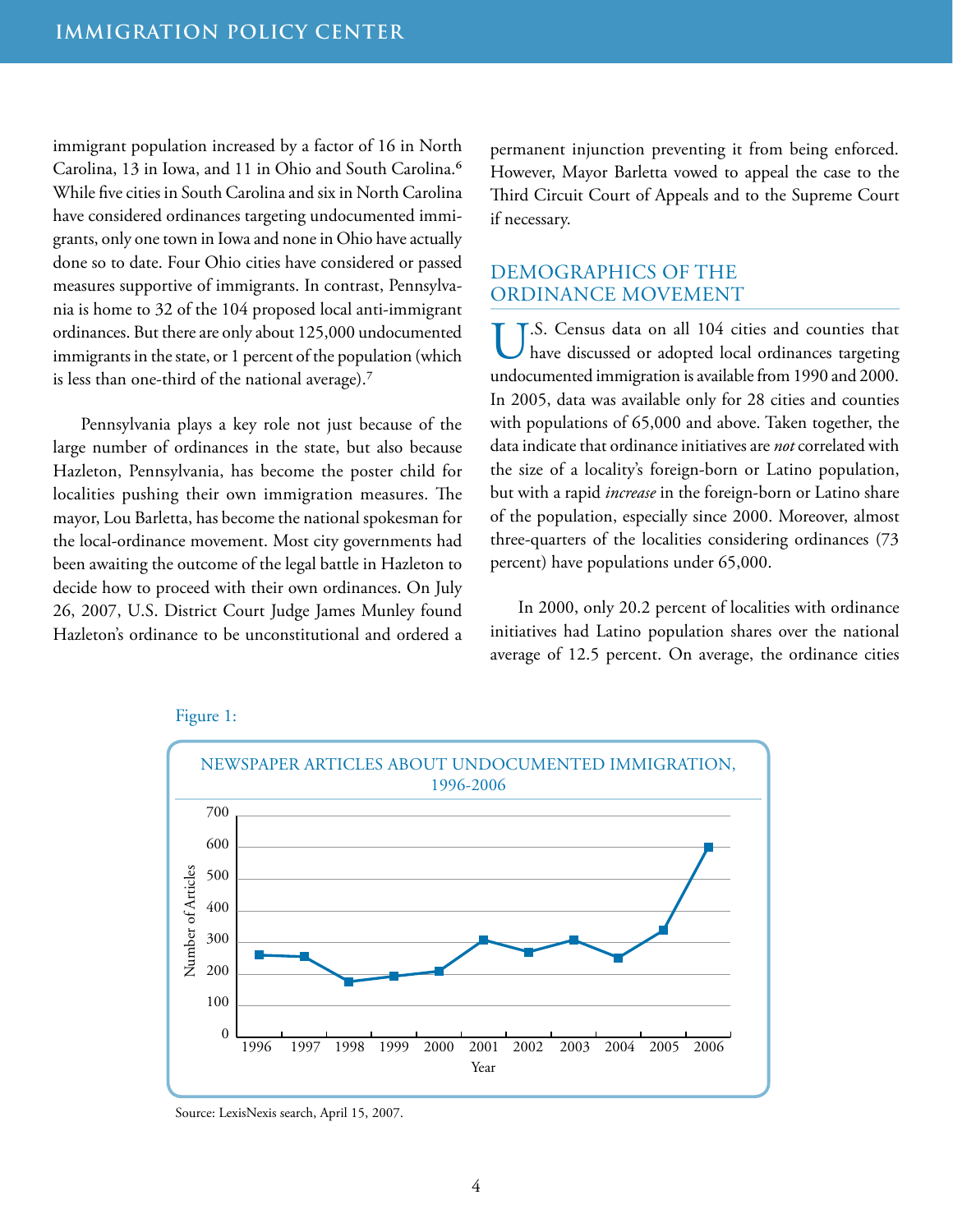Figure 2:

|                                           |                       |                     | SELECT DEMOGRAPHIC CHARACTERISTICS OF ORDINANCE LOCALITIES |                      |
|-------------------------------------------|-----------------------|---------------------|------------------------------------------------------------|----------------------|
|                                           | All 104<br>Localities |                     | Largest<br>28 Localities                                   |                      |
|                                           | <b>2000</b>           | National<br>Average | 2005                                                       | National<br>Average  |
| Average in ordinance localities:          |                       |                     |                                                            |                      |
| Latino population share                   | 8.1%                  | 12.5%               | 16.2%                                                      | 14.5%                |
| Immigrant population share                | 6.6%                  | 11.1%               | 11.0%                                                      | 12.4%                |
| Unemployment rate                         | 3.4%                  | 3.7%                | $4.4\%$ *                                                  | $4.5\%$ *            |
|                                           | 1990–2000             |                     | 2000–2005                                                  |                      |
| Average increase in ordinance localities: |                       |                     |                                                            |                      |
| Latino population share                   | 4.1%                  | 3.6%                | 3.5%                                                       | 2.0%                 |
| Immigrant population share                | 2.8%                  | $3.1\%$             | 2.1%                                                       | 1.3%                 |
| Unemployment rate                         | $-0.2\%$              | $-0.4%$             | $1.0\%$ <sup>*</sup>                                       | $0.8\%$ <sup>*</sup> |

Source: Authors' analysis of data from the 1990 & 2000 Census & 2005 American Community Survey.

\* Unemployment data for 2005 was available only for 25 of the 28 largest localities.

had one-third *fewer* Latinos, with 8.1 percent overall {Figure 2}. The range of variation among localities was enormous, from a Latino population share of 0 percent in Courtsdale, Pennsylvania, to 47.5 percent in San Bernardino, California. Similarly, only 16.3 percent of ordinance cities had foreignborn population shares above the national average of 11.1 percent, with the average being only 6.6 percent. Again, the range was extreme, from a foreign-born population share of 0 percent in Oologah, Oklahoma, to 36.5 percent in Herndon, Virginia. More recent data for the 28 larger cities and counties show that only 35.7 percent had either Latino or foreign-born population shares above the national averages of 14.5 percent and 12.4 percent, respectively, in 2005 {Figure 3}.

While the foreign-born and Latino population shares of most ordinance localities were well below the national average in both 2000 and 2005, the larger localities have experienced rapid increases in their foreign-born and Latino populations since 2000. Between 1990 and 2000, about one-third of all ordinance localities saw above-average increases in the size of their Latino and foreign-born populations. But well over half of the 28 largest localities saw above–average increases during 2000-2005. Overall, the data indicate that the increase in the foreign-born and Latino populations of ordinance localities probably plays a stronger role than the actual number of Latinos or immigrants in shaping popular perceptions of an immigration "crisis."

The number of immigrants living in any particular area is difficult to pin down through casual observation, and it is even more difficult to distinguish undocumented from legally present immigrants. As a result, the decisions of local policymakers may be influenced more by the number of Latinos living in the locale, be they immigrants or native-born. Between 1990 and 2000, the Latino share of the average ordinance locality increased in size by 4.1 percent, while the foreign-born share grew by 2.8 percent. Similarly, among the 28 largest ordinance localities, the Latino share of the population rose by 3.5 percent between 2000 and 2005, while the foreign-born population increased by only 2.1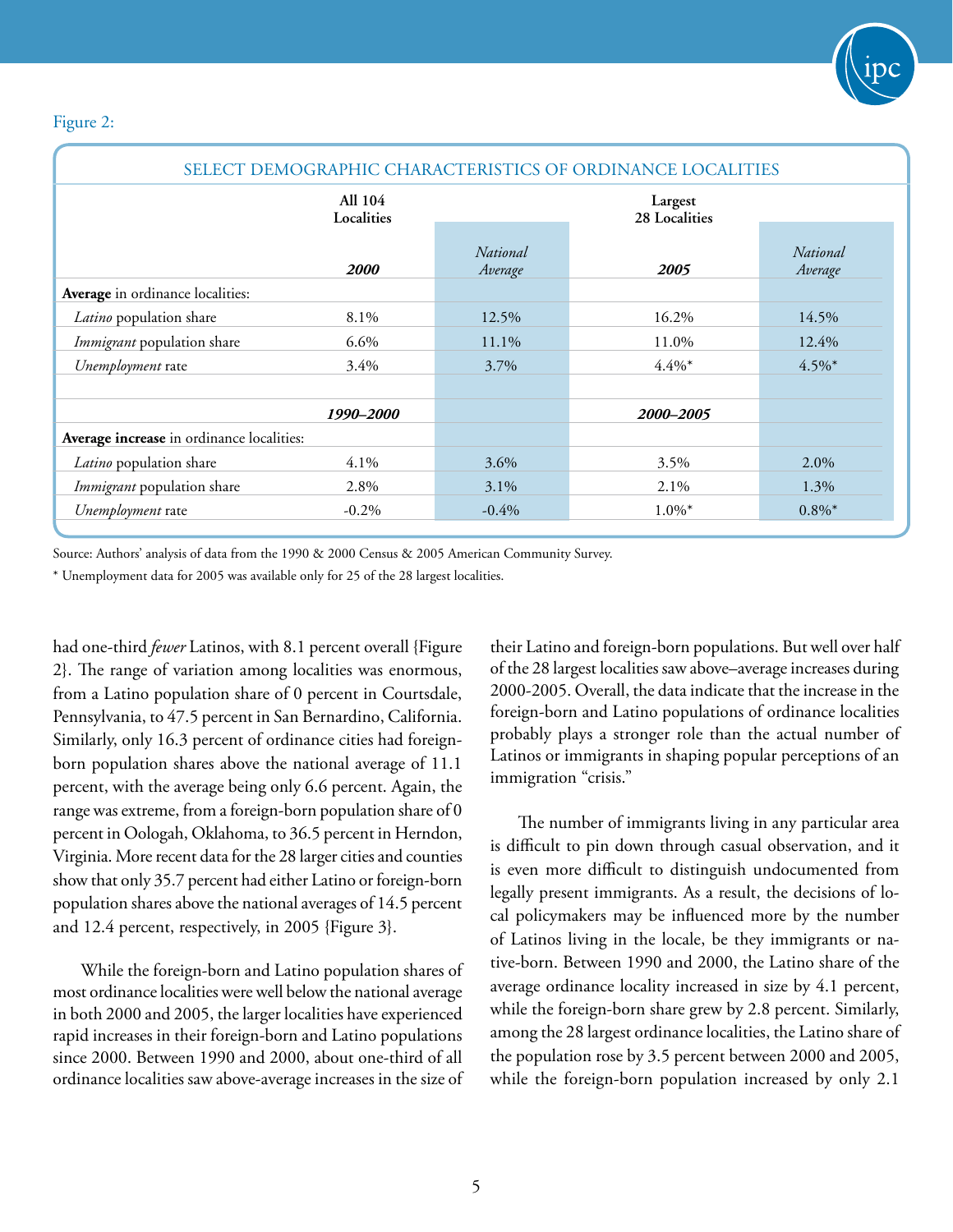percent. This indicates that, in most localities, a significant amount of the increase in the Latino population consists of native-born citizens moving from one part of the country to another, as well as children born to Latinos already living in the locale.

Ordinances are not correlated with high local unemployment rates. Around two-thirds of ordinance locales (68 percent) had unemployment rates at or below the national average in 2000, as did 64 percent of the 25 largest localities in 2005 for which unemployment data was available. Between 1990 and 2000, the unemployment rate actually decreased by an average of 0.2 percent in these localities, compared to a decrease of 0.4 percent nationwide. In the bigger cities and counties, unemployment did increase between 2000 and 2005, but only somewhat more than for the nation as a whole (1.0 percent vs. 0.8 percent). Many of the city governments that have fought hardest for ordinances—like Escondido, California—have actually seen declines in local unemployment rates in recent years.

#### Legal Issues

The American Civil Liberties Union (ACLU) and other public-interest law organizations have filed lawsuits against Hazleton, Pennsylvania; Escondido, California; and Farmers Branch, Texas, along with three other cities, over housing and employment ordinances. In all cases to date the judges have either temporarily or permanently barred the cities from enforcing the ordinances. The main arguments against the ordinances center on preemption by federal law, denial of due process, and discrimination under the Equal Protection Clause of the Constitution, federal civil rights statutes, and the Fair Housing Act.<sup>8</sup>

One of the major issues in litigation over these local ordinances is whether federal laws preempt them. The U.S. Constitution reserves the "regulation of immigration" to the federal government. Local ordinances that amount to "regulation of immigration" or otherwise conflict with federal immigration law are preempted by the Constitution's Supremacy Clause. They may be expressly preempted if a

#### Figure 3:

| SHARE OF ORDINANCE LOCALITIES RATING "ABOVE AVERAGE"              |                                  |                              |
|-------------------------------------------------------------------|----------------------------------|------------------------------|
|                                                                   | IN SELECT DEMOGRAPHIC INDICATORS |                              |
|                                                                   | All 104 Localities               | <b>Largest 28 Localities</b> |
|                                                                   | <i>2000</i>                      | 2005                         |
| Percent of localities with<br>an above average                    |                                  |                              |
| Latino population share                                           | 20.2%                            | 35.7%                        |
| <i>Immigrant</i> population share                                 | 16.3%                            | 35.7%                        |
| <i>Unemployment</i> rate                                          | 31.7%                            | $36.0\%$ *                   |
|                                                                   | 1990-2000                        | 2000-2005                    |
| Percent of localities with<br>an above average <i>increase</i> in |                                  |                              |
| Latino population share                                           | 35.6%                            | 57.1%                        |
| Immigrant population share                                        | 32.7%                            | 64.3%                        |
| Unemployment rate                                                 | 60.6%                            | 56.0%*                       |
|                                                                   |                                  |                              |

Source: Authors' analysis of data from the 1990 & 2000 Census & 2005 American Community Survey. \*Unemployment data for 2005 was available only for 25 of the 28 largest localities.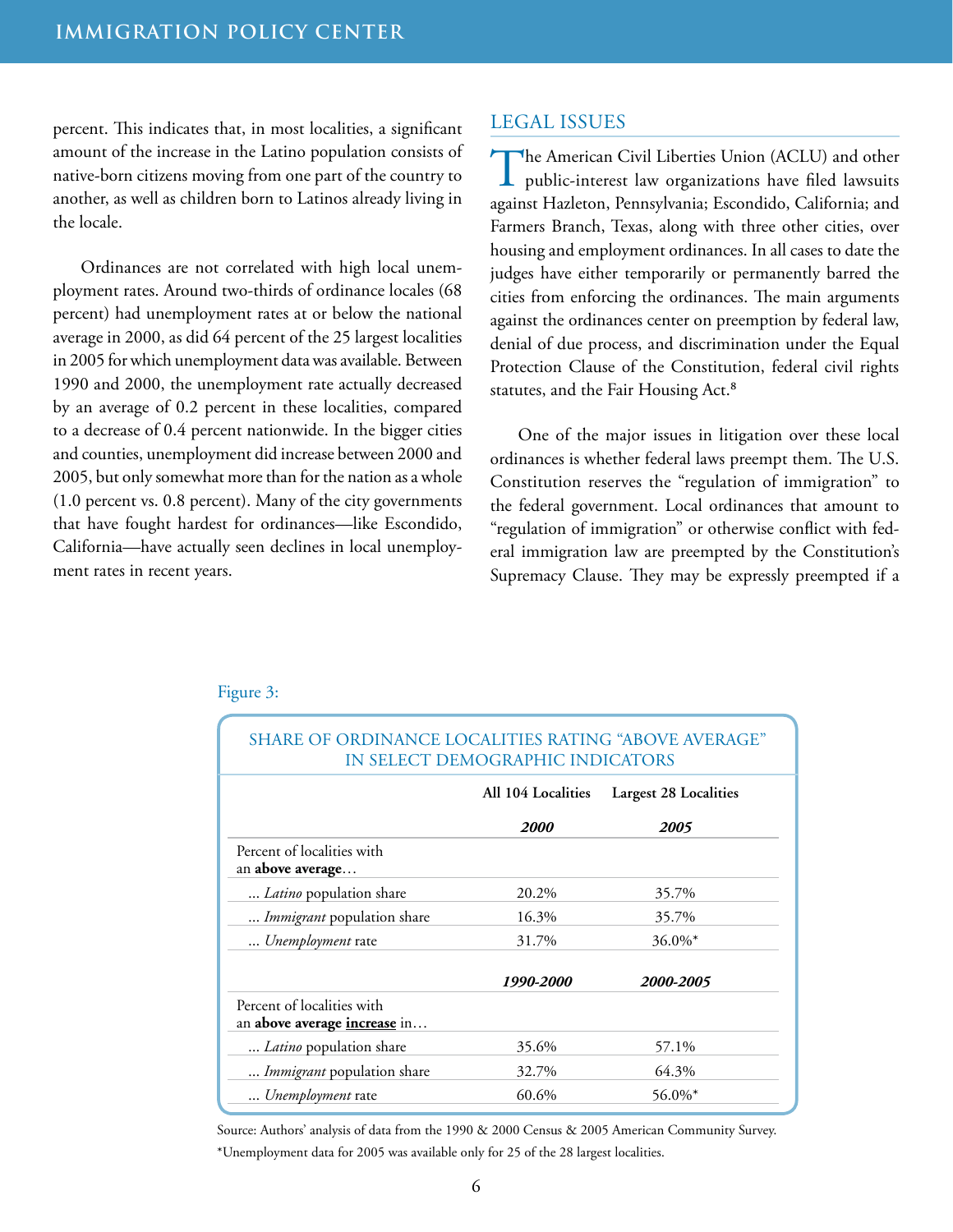

federal law explicitly states that local law be displaced. They also may be preempted by implication if either (1) the federal and local laws conflict, or (2) federal legislation occupies the subject area so extensively as to prevent there being any room for additional state or local laws.<sup>9</sup> The former is termed "conflict" preemption; the latter, "field" preemption.

The question for litigation is whether the rental ordinances that affect federal immigration laws are preempted by federal law or are simply housing laws that affect undocumented immigrants but are nonetheless permitted under the Supremacy Clause. Most of the ordinances specifically prohibit the "harboring" of undocumented immigrants. Congress has passed immigration laws that define, prohibit, and create penalties for "harboring" undocumented residents. Therefore, as occurred in the *Hazleton* case, local ordinances that seek to define, prohibit, and create penalties for "harboring" undocumented immigrants are very likely to be preempted because they conflict with federal "harboring" laws.

The housing ordinances also arguably violate the "due process" clause of the Constitution, which states that no person may be deprived "of life, liberty, or property, without due process of law." Due process essentially requires that affected parties be given "notice" and a "meaningful opportunity to be heard" before they can be deprived of these rights. Under several recently enacted ordinances, tenants could lose their homes and landlords could be penalized without adequate notice or a meaningful hearing. In addition, federal civil rights statutes may prevent state and local governments from interfering with contractual relationships involving immigrant housing. Some of the ordinances may violate these statutes by requiring landlords and undocumented immigrant tenants to break contractual lease agreements even though the civil rights statutes guarantee all "persons" the right to enter into contracts.

Lawsuits challenging local housing ordinances also have argued that the ordinances violate the nondiscrimination provisions of the Fair Housing Act (FHA). Ordinances like those proposed in Escondido and Hazleton are particularly open to challenge for discriminating on the basis of race or national origin because they would permit private citizens to file complaints with the city stating that a local resident is believed to be an "illegal alien." Because the Hazleton ordinance included language barring complaints if they are based on national origin, race, or ethnicity, Judge Munley dismissed the "facial challenge" to the ordinance that was brought under the FHA. However, he indicated that *if* the Hazleton ordinance had been implemented, a challenge to the ordinance under the FHA nondiscrimination provisions would be upheld if the plaintiffs presented proof of discrimination *after* the ordinance was implemented.<sup>10</sup>

Since creative drafting can avoid some legal problems, preemption often is a critical legal argument against the ordinances. Opponents argue that the ordinances conflict with federal laws and procedures, and at least two federal judges have agreed. In *Hazleton*, Judge Munley found validity in the plaintiffs' arguments that the housing ordinances conflict with and are preempted by the Supremacy Clause and also violate the Due Process Clause of the Constitution and federal civil rights statutes.<sup>11</sup> In the *Escondido* lawsuit, Judge John A. Houston of the Southern District of California granted a temporary restraining order against local ordinances and stated that the ordinance language "could stand as a burden or obstacle to federal law." He also stated that the Court "has serious concerns regarding [Escondido's] use of federal resources and procedures for a private benefit, and the burden that it would cause to the federal government for the latter to conduct a formal hearing to make the requisite finding of fact and conclusions of law" for Escondido.

#### Limitations of Federal Databases

The housing ordinances rely on the ability of the federal government to provide accurate information about the legal status of renters—an ability thoroughly challenged by Judge Munley's decision. Even if one disagrees with the judge's assessment that only a court can make a final determination on a person's legal status, the current system is clearly deficient. Information about legal status is now provided by the Department of Homeland Security (DHS) through a program called SAVE (Systematic Alien Verification for Entitlements)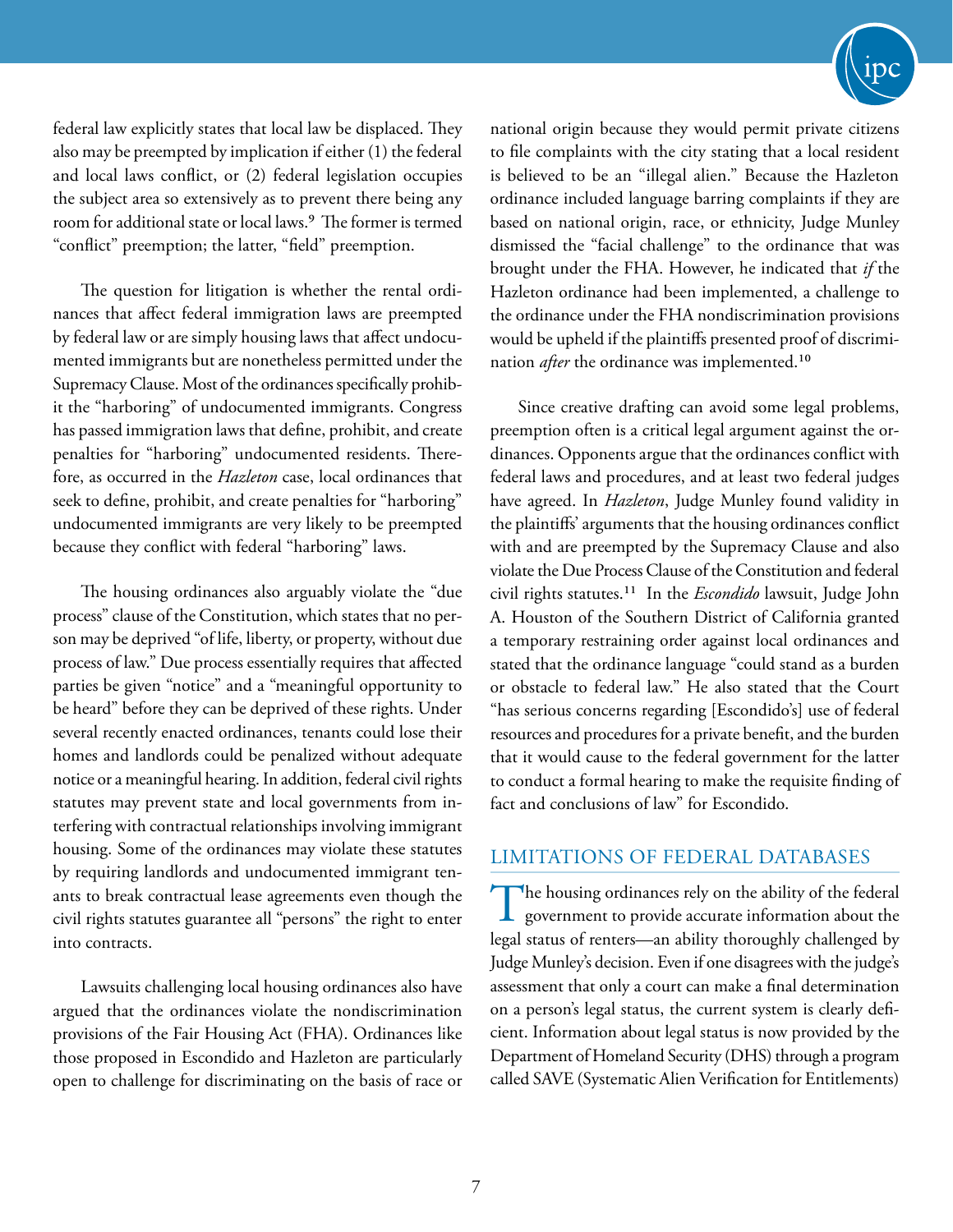that runs the VIS (Verification Information System) database. A number of agencies, including the Departments of Labor, Health and Human Services, and Housing and Urban Development, as well as employers and Departments of Motor Vehicles, currently utilize this database. Reports issued by several government agencies (including DHS itself) bring into question both the accuracy and the promptness of this system. Moreover, these reports consistently warn that the current system is not able to serve more users.

Timely availability of information is a central problem. An independent evaluation of employment verification through SAVE in 2002 by Temple University and Westat determined that the "greatest Federal shortfall relates to the lack of timely [DHS] data, which results in delayed verification in almost one-third of the cases going to [DHS] for verification."<sup>12</sup> In a 2004 report to Congress, U.S. Citizenship and Immigration Services (USCIS)—a branch of DHS—notes that, "Data on new immigrants are now typically available for verification within 10 to 12 days of an immigrant's arrival in the United States." And for nonimmigrant legal entries, "New timeliness and quality standards...have resulted in these data being available for verification within 11 to 14 days of arrival."<sup>13</sup> Delays of this length are not insignificant for families in search of housing, and many delays are often much longer. The USCIS report found that a high rate of non-confirmation of legally authorized workers "created burdens for employees and employers, increased verification costs for the government, and led to unintentional discrimination against foreign-born persons."<sup>14</sup>

Non-confirmation can result from discrepancies in data as well. U.S. Immigration and Customs Enforcement (ICE)—also a branch of DHS—advises foreign students, "Given the frequency of travel and the limited application of VIS data, it is not feasible to correct data discrepancies." ICE describes some problems that cause the system not to recognize the names of those legally present in the country: spacing differences (Mc Millan vs. McMillan), name order (Zedong Mao vs. Mao Zedong), hyphens (Delgado-Rivas vs. Delgado Rivas), and spelling errors. ICE also cautions that the system does not recognize non-U.S. letters; therefore,

"Muñoz" should be entered as "Munoz." Moreover, ICE tells students: "Please note that, if a nonimmigrant has a number of records where the spelling of the name is inconsistent, government officials are more likely to interpret this as a deliberate attempt at misrepresentation."<sup>15</sup>

Social service agency staff report reluctance to use the SAVE system, partly due to overload and cost concerns. The Legislative Auditor of Minnesota conducted a review of the state's eligibility cases for public assistance and found that, as of March 2005, 50 percent of the cases had "status not validated" by SAVE even though such a procedure was required. When interviewed as to why they did not use the program, some social workers said they had been told by DHS that they could not re-check the immigration status of every applicant for benefits each year. The report also suggested that the expense was prohibitive, as each check costs between  $26¢$  and  $48¢.^{16}$ 

Two in-depth evaluations of the Basic Pilot Program (which relies in part on SAVE) found delays and inaccuracies and concluded that the system was not ready for significant expansion. Findings from both Temple University and the Government Accountability Office (GAO) coincided on these points. The GAO report stated that, in 2004, only 2,305 employers used the program, which was about  $4/100^{\text{ths}}$  of one percent of the firms in the United States. Of this number, the SAVE database handled fewer than 10 percent of the queries (with the Social Security Administration doing the bulk of checks).<sup>17</sup> Yet the GAO report emphasized that USCIS "officials stated that the current Basic Pilot Program may not be able to complete timely verifications if the number of employers using the program significantly increased."<sup>18</sup>

The available evidence indicates that the current system cannot fulfill even its current mandates. At present there are only 19 states that use the system to check driver's license and ID applications for non-citizens. But the Real ID Act of 2005 mandates that all states implement such checks by 2008. A 2006 report by the National Governor's Association, the National Conference of State Legislatures, and the American Association of Motor Vehicle Administrators states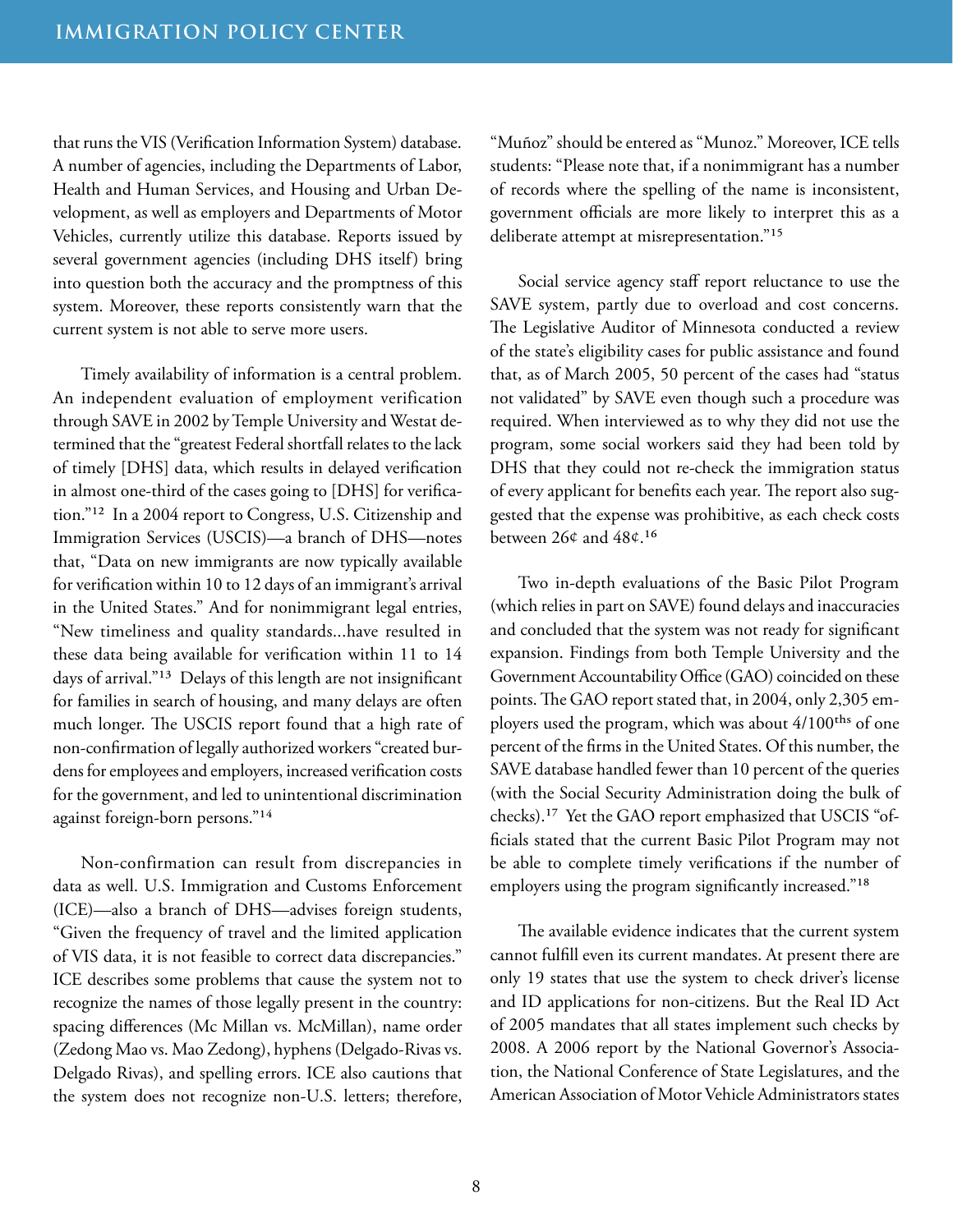

that "insufficient information is available for states to reliably identify and validate an individual's 'pending' immigration status. States also report real-time verification is not attainable approximately one-quarter of the time, which necessitates a time-consuming process to meet this requirement."<sup>19</sup>

While recent news reports suggest that the number of employers using the system has risen dramatically, the rate is still under one-half of one percent.<sup>20</sup> Imagine that all state DMVs began to use the system as well as all employers. Adding checks on renters would be untenable. Even if the database is vastly improved and able to take on more queries, should queries for renting be given priority when compared with employment or driver's license verification? What would the average waiting time for verification become?

# ORDINANCE LANGUAGE

Despite logistical and legal uncertainties, these ordinances have spread like wildfire. Joseph Turner, a resident of San Bernardino and the founder of Save Our State,<sup>21</sup> wrote the original Illegal Immigrant Relief Act (IIRA). This initiative was the model for other cities in the nation, which Turner says he intended.<sup>22</sup> The purpose of the ordinance was to restrict day-labor activity and fine businesses that employed undocumented immigrants and landlords that rented to them. The ordinance would have also established English as the only language in which city business could be conducted unless otherwise required by state or federal law. On May 4, 2006, Turner submitted more than 3,100 signatures to compel "the City Council to consider placing the measure on a ballot."23 When the City Council voted 6-1 in favor of putting the initiative to a special election, however, a suit brought by a coalition of non-profit legal organizations blocked a vote.<sup>24</sup>

Though this is where IIRA ended for San Bernardino, it was just the beginning for the rest of the nation. Ordinances around the country tend to be similar, at least in their early stages, because they are often taken in whole or in part from the San Bernardino ordinance, or from Hazelton's version of the San Bernardino ordinance. The housing section of the San Bernardino ordinance read:

#### *Renting to Illegal Aliens*

*A. Illegal aliens are prohibited from leasing or renting property. Any property owner or renter/tenant/lessee in control of property, who allows an illegal alien to use, rent or lease their property shall be in violation of this section, irrespective of such person's intent, knowledge or negligence, said violation hereby being expressly declared a strict liability offense.*

*B. Property owner is hereby required to submit a copy of the lease or rental agreement to the City Clerk's Office within 45 days of execution.*

# *C. Any person or entity that violates this section shall be*  subject to a fine of not less than \$1,000.<sup>25</sup>

The housing sections of other ordinances from around the country vary in their specific language, but they all share some overriding contours. In each ordinance, tenants are required to provide to the city or county, usually through their landlord, some type of documentation that can verify immigration status. Most of the ordinances provide little detail as to what type of information will be sufficient. The Farmers Branch ordinance, for example, requires documentation "in a form designated by the Immigration and Customs Enforcement Department as acceptable evidence of immigration [or citizenship] status," while the Escondido, Hazleton, and Cherokee County ordinances simply state that the resident must supply undefined "identity data." All of the ordinances impose sanctions on landlords who continue to rent units to tenants who do not provide the requested identity data or whose legal immigration status is not confirmed. The "blood relative" section of some ordinances is an alternative way to control the rental of dwellings to immigrants by disallowing rentals to or the sharing of homes by non-blood relatives. The 16 communities researched in depth in this study are characterized by ordinances that include various components of the original IIRA {See Figure 4}.

It is unclear in the ordinances how to identify an "illegal alien," how to report a violation, and what constitutes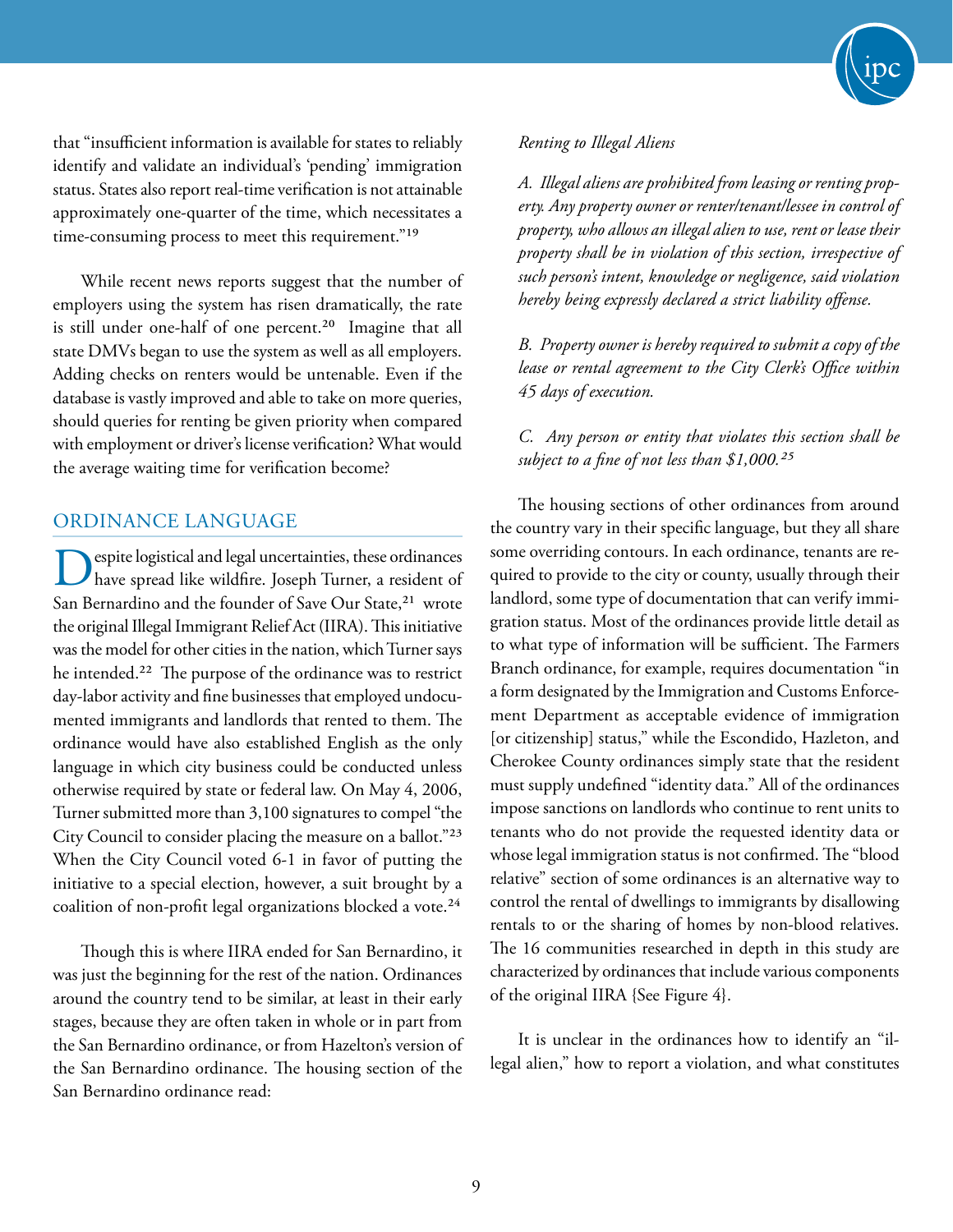|                          | Housing | English-Only | Employment | <b>Blood Relative</b> |
|--------------------------|---------|--------------|------------|-----------------------|
| Huntsville, AL           |         |              |            |                       |
| Rogers, AR               |         |              |            |                       |
| Escondido, CA            |         |              |            |                       |
| San Bernardino, CA       |         |              |            |                       |
| Avon Park, FL            |         |              |            |                       |
| Cherokee County, GA      |         |              |            |                       |
| Carpentersville, IL      |         |              |            |                       |
| Saint Bernard Parish, LA |         |              |            |                       |
| Milford, MA              |         |              |            |                       |
| Valley Park, MO          |         |              |            |                       |
| Riverside, NJ            |         |              |            |                       |
| Allentown, PA            |         |              |            |                       |
| Hazleton, PA             |         |              |            |                       |
| Nashville, TN            |         |              |            |                       |
| Farmers Branch, TX       |         |              |            |                       |
| Culpeper, VA             |         |              |            |                       |

#### Figure 4:

Source: Fair Immigration Reform Movement (FIRM), March 10, 2007.

sufficient evidence to commence an investigation. Cities differed in the specificity of addressing these issues and in the fines to be levied. For example, some of the ordinances differ as to when they require the presentation of "identity data." The Escondido, Hazleton, and Cherokee County ordinances require that the data be provided when the city or county receives a written complaint from "any official, business entity, or resident." The Farmers Branch ordinance, on the other hand, requires that the tenant provide evidence of citizenship or lawful immigration status before entering into a lease or rental agreement, including a renewal or extension of an existing lease. Thus, *all* tenants would have to supply such information initially or during renewal. All of the ordinances, however, state that complaints are not to be based solely or primarily on the basis of national origin, ethnicity, or race.

The Escondido ordinance stated that if a tenant's immigration status was investigated and could not be documented, landlords had ten business days to evict (increased from five business days in an earlier version of the legislation), although California Fair Housing laws require 30 to 60 days notice for eviction. Landlords who did not evict tenants within ten days would have faced penalties ranging from fines up to \$1,000 per day for noncompliance, six months in jail, and/or suspension of their business licenses. An implementation memo written in response to a lawsuit over the ordinance addressed these legal contradictions by stating that eviction procedures had to be initiated within ten days. However, the judge in the case questioned the city attorney's authority to simply reinterpret the ordinance and doubted the constitutionality of the ordinance itself.

Some city governments specifically drafted or changed the language of their ordinances to avoid the pitfalls identified by early lawsuits. Tim O'Hare, the councilman in Farmers Branch who proposed the ordinance, took pride in the fact that its language was unique. He purposely did not base his draft on Hazleton or San Bernardino in an attempt to avoid the legal fate of the ordinances in those cities. However, upon passage of the ordinance, four lawsuits were filed against the city and the judge granted a temporary restraining order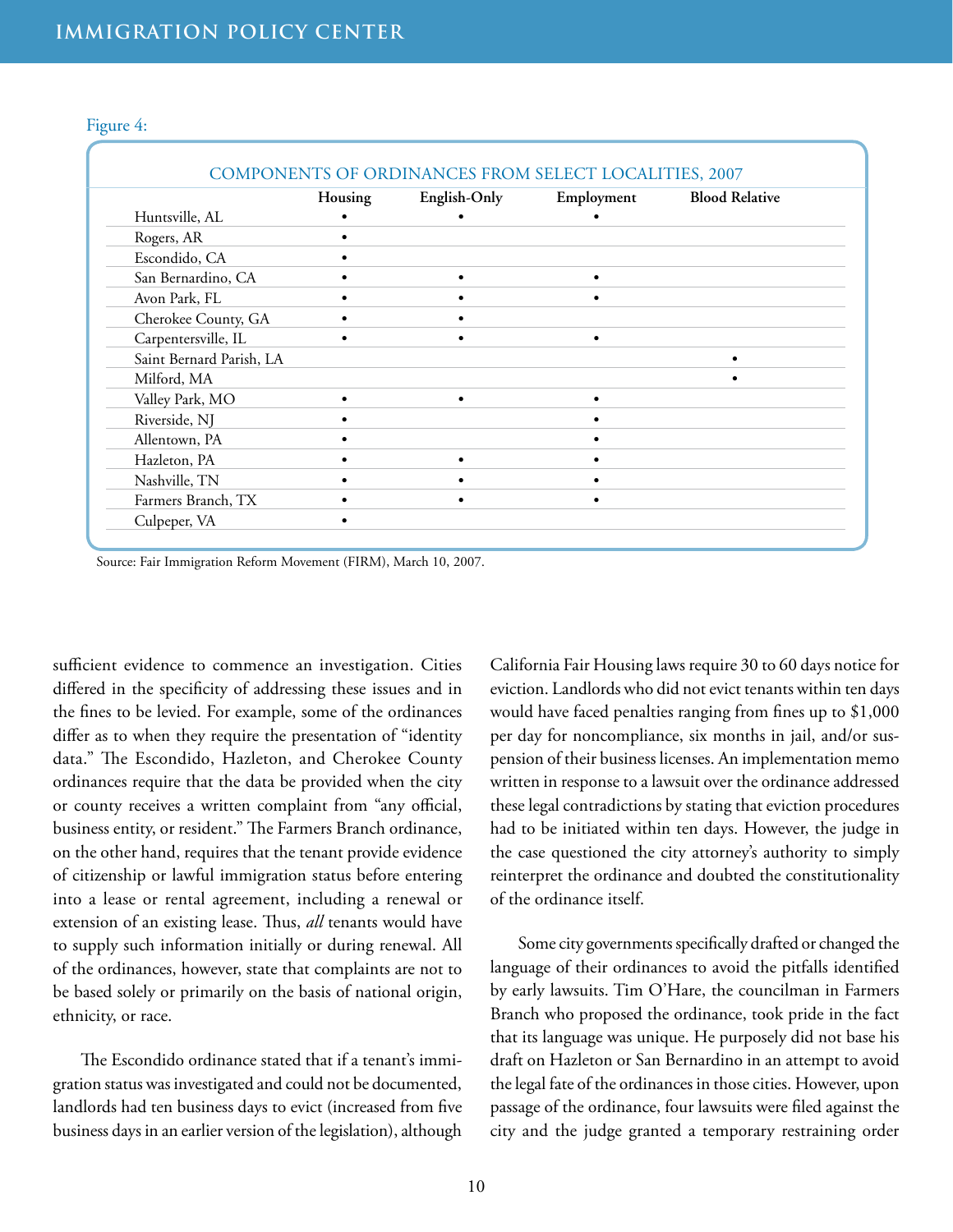

blocking the ordinance from going into effect the day before it was scheduled to do so. Farmers Branch redrafted the ordinance, which applied to every tenant in a dwelling, to exempt undocumented immigrants over 62 years of age and under five. In addition, families of mixed status with legal resident heads of household were exempt as well. The ordinance went to public vote on May 12, 2007, and passed overwhelmingly with 68 percent of the vote. Another lawsuit was filed three days later. In June, a judge permanently enjoined the ordinance pending trial.

Some cities have tried to rectify legal problems by rewriting their ordinances, like Valley Park and Farmers Branch, or through an "implementation memo," like Escondido. Others have tried to use other bases for rental prohibitions. One alternative used by at least three cities is a prohibition against the rental of homes to people who are not "blood relatives" of the landlord. Saint Bernard Parish, a small community in New Orleans devastated by Hurricane Katrina, took measures to ensure their demographics would not be altered by renters after the storm. Councilman Craig Taffaro proposed a measure disallowing the rental of Saint Bernard Parish homes to anyone outside of "blood relatives." A lawsuit filed against the city claims that the measure "discriminates against non-whites."26

Milford, Massachusetts, used the "blood relative" limitations in response to an increasing South American population in their city. Residents of Milford complained that new immigrants were living in "mattress houses," bringing disease, and playing loud music. In response, Milford town officials proposed a by-law limiting the number of tenants allowed in a residence. In addition, Milford redefined "family" to omit those not related by blood. State Representative Marie Parente, the ordinance's principal advocate, claimed that the aim was to "prevent more than three immigrant workers from sharing an apartment." Town officials simultaneously proposed an ordinance restricting check-cashing businesses, which was also aimed at the undocumented population. Manassas, Virginia, passed a similar ordinance to limit family to close blood relatives for zoning purposes.

# Justifications for Ordinances

[ost of the ordinances begin with a series of findings that define problems the ordinances are intended to alleviate. The Escondido and Cherokee County ordinances, for example, state that undocumented immigrants are less likely to report health and safety problems in apartments. The Hazleton ordinance specifically states that "crime committed by illegal aliens harm[s] the health, safety, and welfare of authorized U.S. workers and legal residents." Ordinances from many cities began with a declaration of grounds for the ordinance similar to that of San Bernardino:

#### *The People of the City of San Bernardino find and declare:*

*A. That illegal immigration leads to higher crime rates, contributes to overcrowded classrooms and failing schools, subjects our hospitals to fiscal hardship and legal residents to substandard quality of care, and destroys our neighborhoods and diminishes our overall quality of life.²⁷* 

However, there is no causal relationship evident between undocumented immigrants and the ills listed. In general, no evidence was given of such a connection and, in some cases, there was not clear evidence of any problem. A Missouri newspaper noted that, in contrast to the assertions of the ordinance, "crime rates are at an all-time low, and school officials haven't a clue what prompted claims of overcrowding."<sup>28</sup> Similarly, in Escondido, several times during the two-month debate on undocumented immigration, proponents of the housing ordinance suggested that undocumented immigrants contributed significantly to the gang problem in the city. Referencing information that he had obtained from the San Diego Sheriff's Department, Councilman Sam Abed stated that undocumented immigrants are responsible for 80 percent of gang-related crime.<sup>29</sup> In a presentation to the City Council, Escondido Police Chief Jim Maher stated that less than 10 percent of the city's gang members are non-citizens.<sup>30</sup> Moreover, despite council claims that crime rates were growing in the city, the crime rate in Escondido dropped by 10 percent between 1998 and 2002 and dropped again between 2004 and 2005, according to the FBI Crime Index.<sup>31</sup>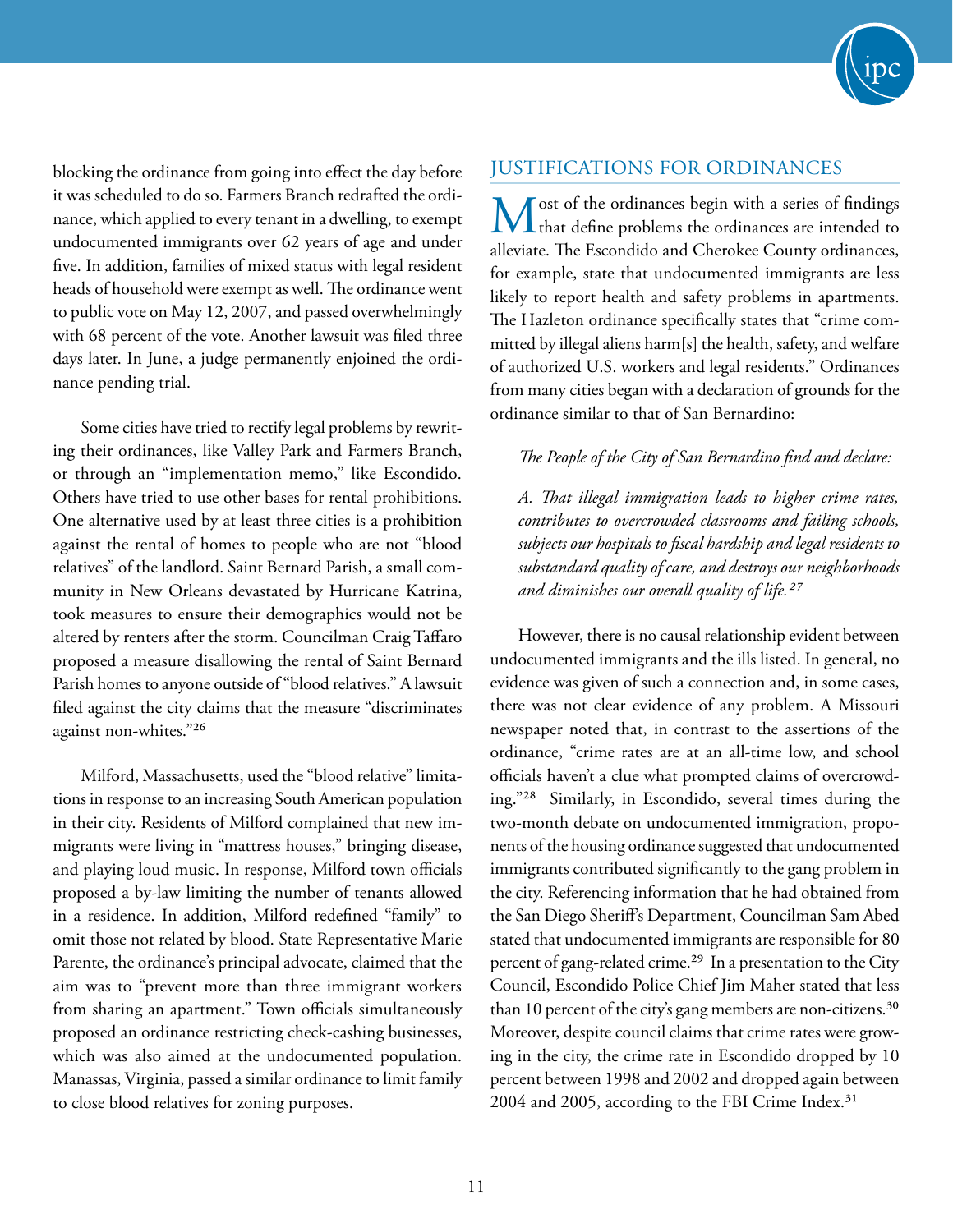Another common distortion in the ordinance debate was to equate "illegal aliens" with all immigrants or with Latinos. For instance, plans for the Escondido ordinance were first addressed at a City Council meeting in August 2006 when Councilwoman Marie Waldron referred to a report on the city's Latino neighborhood issued by California State University at San Marcos.<sup>32</sup> This report does not mention the immigration status of residents. Yet three of the City Council members made reference to it on several occasions during the ordinance debate, linking the problems mentioned in the report to undocumented immigration. Similarly, in Hazleton, the growing budget for English as a Second Language (ESL) classes was attributed to undocumented immigrants with no proof that any of the students were undocumented.

Claims of a relationship between social ills and undocumented immigration in one city were often taken verbatim from the ordinances of other cities. Avon Park's proposed ordinance no. 08-06 copied section A word-for-word from the Hazleton ordinance, which had in turn been copied from the San Bernardino ordinance. Mayor Tom Macklin, the main proponent of a housing ordinance in Avon Park, said that he had an "epiphany" while listening to Mayor Barletta on talk radio and adopted both the idea and the wording from Hazleton.<sup>33</sup> Due to generalizations in Hazleton's ordinance that did not apply to Avon Park, this cut-and-paste method ultimately assisted the opposition in defeating the proposed ordinance.

The threat of terrorism was commonly used to justify ordinances. In Farmers Branch, the supposed link between undocumented immigrants and 9/11 was even written into the ordinance:

*Whereas, in response to the widespread concern of future terrorist attacks following the events of September 11, 2001, landlords and property managers throughout the country have been developing new security procedures to protect their buildings and residents…*

In Escondido, the lead ordinance proponent on the City Council used 9/11 as a justification during Council debate.<sup>34</sup> In Escondido, where about 2,500 people—mostly students—took part in the 2006 protests, the ordinance was also presented as a response to immigrant participation in the political debate. During discussion of the ordinance, council member Waldron referred to the boycott as "a blackmail attempt to move our nation to support lawbreaking."35 Councilman Sam Abed stated that he was "offended" by the spring 2006 protests, explaining that "Citizenship is a privilege, not a right."36

# Impact of Ordinances

Although none of the ordinances have yet been enforced,<br>reports indicate that they have already had an impact. Some landlords and apartment associations have filed lawsuits against the ordinances, arguing that landlords are not only being asked to perform a duty for which they are not trained, but are likely to unintentionally discriminate against renters in an effort to comply with the ordinances. The president of the San Diego County Apartment Association also argued that landlords might be unaware that undocumented tenants are residing together with documented tenants on their property.<sup>37</sup> Other landlords were concerned with the privacy ramifications of a complaint-based system which would encourage city residents to spy on each other. Escondido landlords pointed out that such complaints could be used as a form of harassment to keep Latinos out.<sup>38</sup> There might be a decline in the value of rental property since the ordinance would make renting a much more complicated enterprise fraught with legal risks.<sup>39</sup> Even with the ordinances on hold, some communities have experienced a decline in their rental markets.<sup>40</sup>

The ordinances have also caused some undocumented and lawfully present immigrants and Latinos to leave, resulting in less revenue for businesses that cater to Latinos and a corresponding decrease in taxes paid to city governments. In January, the *Houston Chronicle* reported that businesses in Farmers Branch with a Hispanic clientele had seen a decline of 20-50 percent since the initial reading of the ordinance in November 2006. A group of 31 merchants sued the city claiming their businesses had been hurt.<sup>41</sup> According to Robert S. Nix, President of the Hispanic Bar Association, "both in Hazleton, PA and Riverside, NJ, there are 'for rent'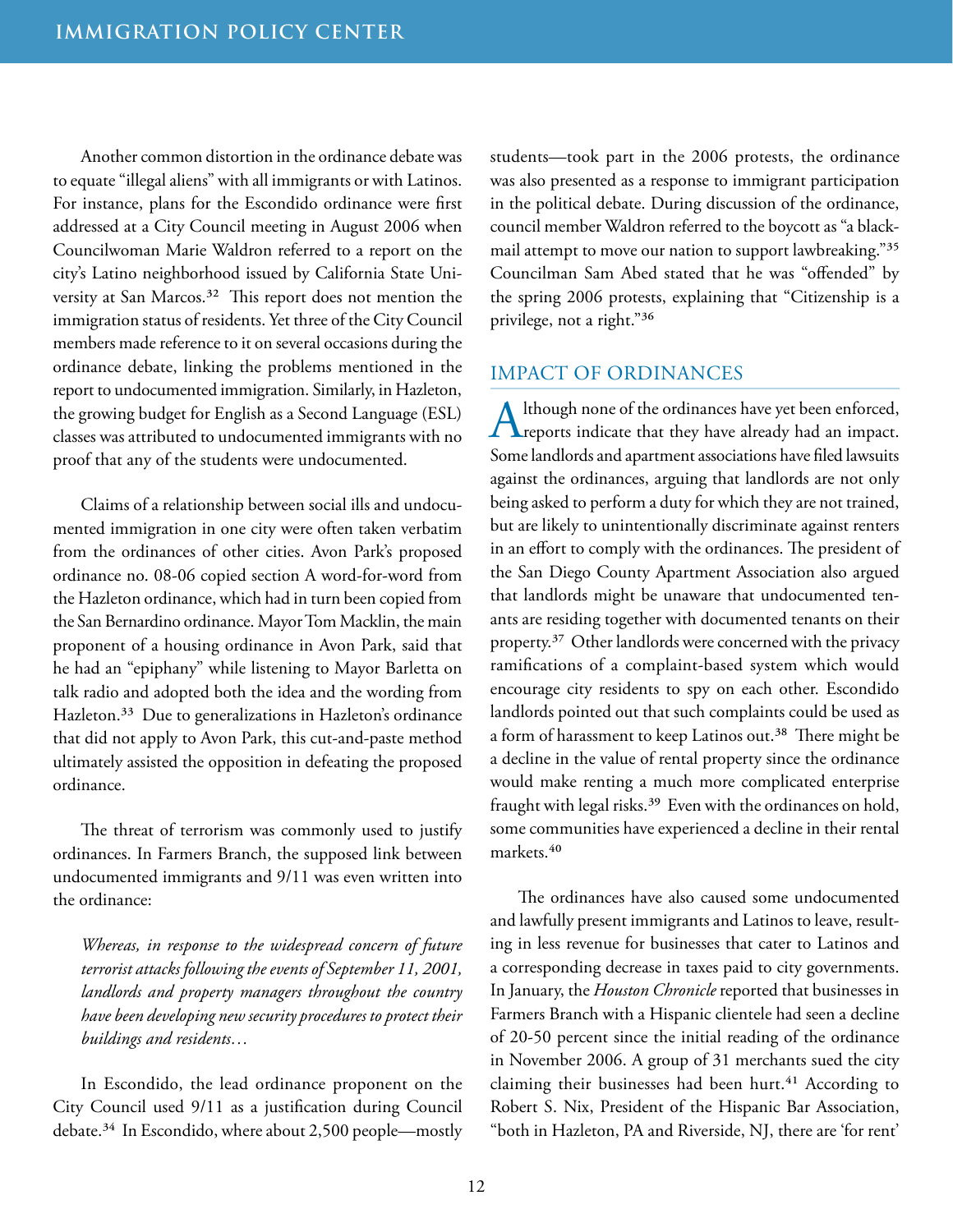

signs… everywhere both for stores and apartments, because people have moved out, they've left, both legal and those presumably illegal as well."<sup>42</sup> Ironically, the influx of Latinos contributed to an economic revitalization in cities such as Hazleton, Riverside, and Milford.<sup>43</sup> The ordinances endanger this economic progress.

The cost of defending an ordinance can have a significant fiscal impact on city budgets as well. Hazleton has collected funds from sympathizers through its Small Town Defenders website, created by the mayor and advertised on talk radio and Lou Dobb's CNN program. Farmers Branch is also setting up websites asking for help paying legal fees. The mayor of Farmers Branch stated that \$261,000 had already been paid to attorneys as of March 2007 and that legal costs would rise as high as \$4 or \$5 million dollars if full trials are conducted.<sup>44</sup> Escondido settled its lawsuit before it went to a full hearing and still the city had to pay "\$90,000 in attorneys' fees to plaintiffs' counsel," in addition to its own legal fees, which totaled between \$100,000 and \$150,000.<sup>45</sup> Several cities, like Carpentersville, Illinois, have been advised not to pursue ordinances because of the likelihood of litigation and high legal costs.<sup>46</sup>

# Divided Communities

The ordinances also have fueled anti-immigrant and anti-Latino racism and discrimination. Though some proponents of the ordinances claim to not be targeting any racial or ethnic group, the statistics cited about gangs, crime, employment, and overcrowding usually refer to Latinos. The mayor of Valley Park, Missouri, told a local reporter, "You got one guy and his wife that settle down here, have a couple kids, and before long you have Cousin Puerto Rico and Taco Whoever moving in. They say it's their cousins, but I don't really think they're all related. You see fifteen cars in front of one house—that's pretty suspicious."47

The ordinances have fostered a hostile atmosphere not only for undocumented immigrants, but also legal immigrants and native-born Latinos. According to the President of Hazleton's Hispanic Chamber of Commerce, "the mayor

has created a climate of fear among Latinos, even those in the country legally."<sup>48</sup> In Escondido, community activists and representatives of various cultural institutions argued that the ordinance thwarted their attempts to integrate the Latino population into the community. For example, the city librarian said that funding for the Bilingual Adult Book Club had been discontinued and that the ordinance was destroying the trust that the city had built with the Latino community through library programs like bilingual story time and English language classes.<sup>49</sup> The heated debate over the ordinance also resulted in fights between Latino and white high-school students.<sup>50</sup>

 In addition, the Escondido ordinance created a very negative image of the community. Prior to the ordinance, a prestigious high-tech charter school had plans to open a campus in North County and was seriously considering Escondido. But, according to the slated principal of the new school, the ordinance conflicted with the school's philosophy of promoting diversity. "When we found out about that ordinance and the politics behind it, it didn't feel like it was fostering a multi-cultural type of community." School officials decided ultimately to open a new campus in San Marcos.<sup>51</sup>

# Current Status of Ordinances

Most city governments have failed to pass anti-im-migrant ordinances, and those that have cannot yet enforce them due to court injunctions. Some cities had been holding off on the adoption or enforcement of ordinances pending the outcome of the Hazleton trial. With the recent decision, some may withdraw their ordinances, while others wait for the outcome of the promised appeal. Other localities are exploring alternative measures ostensibly designed to address undocumented immigration, such as parking and residential zoning restrictions and driver's license checkpoints. The Escondido city council, which was forced by a lawsuit to withdraw its ordinance, passed a resolution stating the council's intention to continue pursuing the matter. In response to Escondido's actions, the California legislature considered a bill prohibiting localities from passing housing ordinances targeting undocumented immigrants.<sup>52</sup>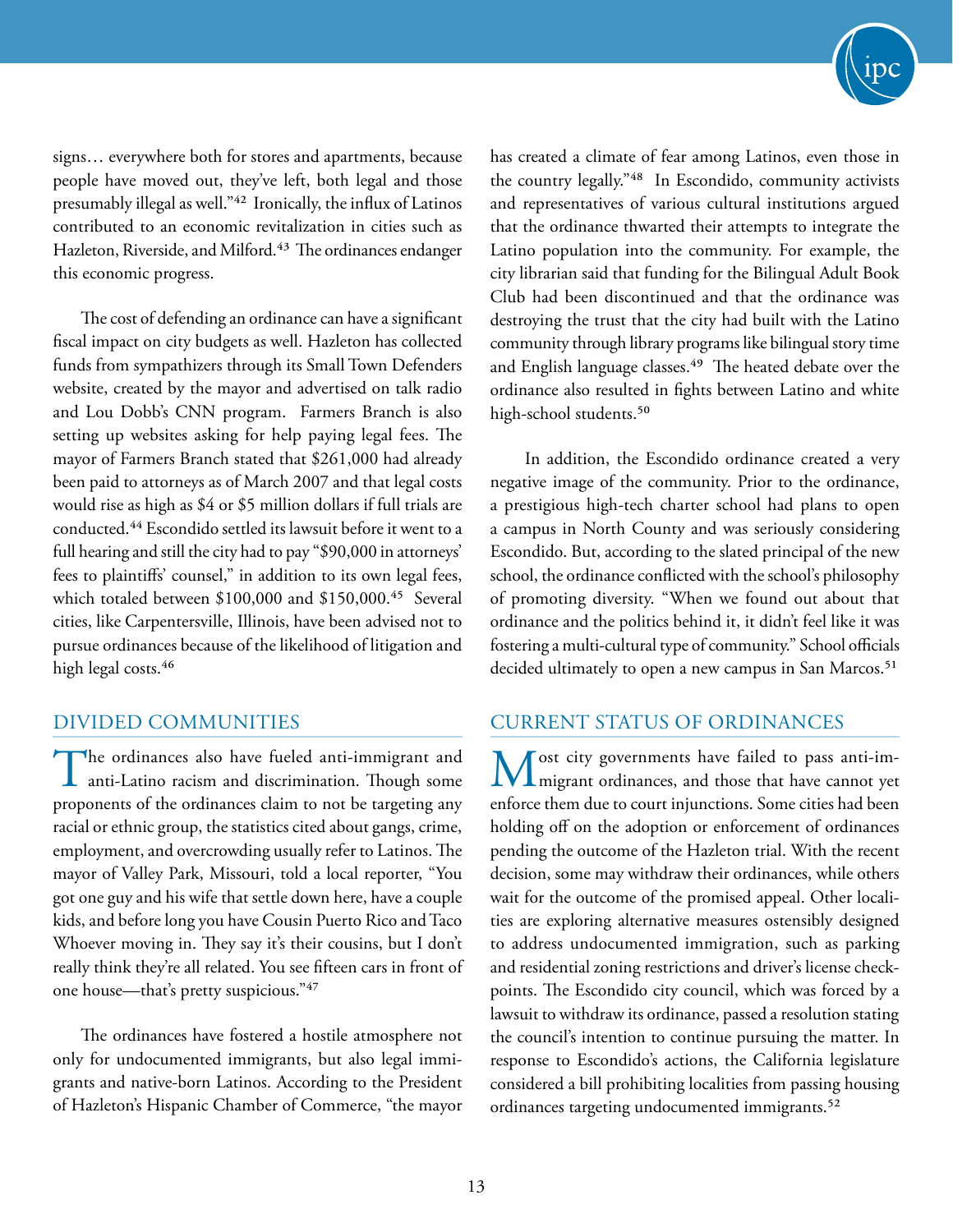On July 10, 2007, the Prince William Board of County Supervisors in Virginia adopted the most draconian measure to date: a resolution to deny county services to undocumented immigrants. The resolution instructed county staff to study the legality of restricting access to schools, medical clinics, libraries, and public pools.<sup>53</sup> The resolution was subsequently amended to be far less harsh. The Supreme Court ruled over 20 years ago in *Plyler v. Doe* that all children have the right to an education through high school regardless of immigration status, declaring that children could not be punished for the actions of their parents.<sup>54</sup> Prince William County may now challenge that accepted legal position. Like the complaint-based housing ordinances elsewhere in the nation, the Prince William County ordinance is likely to spur violations of privacy—not only by county workers, but also by fellow residents. The ordinance contemplates the right of residents to sue the county for the failure of any agency to enforce the ordinance's restrictions.<sup>55</sup> The ordinance would also instruct police to investigate the immigration status of anyone detained for any violation, no matter how minor.

Other cities have opted for a federal program to involve police in immigration enforcement. The government of Rogers, Arkansas, for example, has decided to replace its ordinance with an application for the 287(g) program. Section 287(g) of the Illegal Immigration Reform and Immigrant Responsibility Act of 1996 (IIRIRA) allows local law-enforcement officials, under "the supervision and direction of the Attorney General," to carry out duties afforded federal immigration officers.<sup>56</sup> The 287(g) program is run through ICE, which trains police officers to handle immigration matters. The 287(g) program is fraught with controversy over the chilling effect it might have on the reporting of crimes by victims or witnesses who are undocumented or have undocumented family members.

# **CONCLUSION**

ocal housing ordinances that target undocumented immigrants are ill conceived and undermine the economic prosperity and sense of community in the cities, towns, and counties that adopt them. The local governments that are pursuing these ordinances would do better to enforce existing regulations on overcrowding, criminal activity, and the misuse of public benefits. In this way, they could address real problems without driving away legal residents, businesses, and potential investors by creating a divisive and hostile environment. In a plea to the people of Farmers Branch four days before a special election on the ordinance, the current mayor, the previous mayor, and the city attorney agreed:

*Instead of wasting tax dollars dividing our community and passing ordinances without study, the City Council should move aggressively to lobby Washington on immigration issues. They should take action to improve and protect our community by enforcing city property codes, enforce laws limiting the number of residents living in a home, and support our police and fire department. We ask you to vote against Ordinance 2903.⁵⁷*

Many communities have experienced a noticeable economic impact from these ordinances, despite the fact that they have not yet been enforced. Local businesses have lost consumers and workers, while local governments collect less tax revenue and foot the large price tag of defending the ordinances against legal challenges. Sympathetic residents and outsiders are being solicited to fund the legal defense in many cities, but ultimately the bulk of the costs—which could reach into the millions of dollars—is falling upon city taxpayers.

In addition, most prospective buyers of rental property will likely eschew a double bind in which landlords potentially violate either a local ordinance or the constitutional rights of their tenants. The complaint-based nature of many ordinances greatly increases the risk of discrimination against immigrants and Latinos. The high probability of such discrimination prompted the California State Assembly to consider a law prohibiting such ordinances in the state, and to further prohibit landlords from voluntarily adopting immigration status checks.

In many communities where ordinances have been adopted or introduced, Latinos are already feeling increased discrimination. Heightened racial tension has been apparent to many community residents, contributing to harassment at the workplace, fights at school, and—in at least one case—the withdrawal of funds for an outreach program to the Latino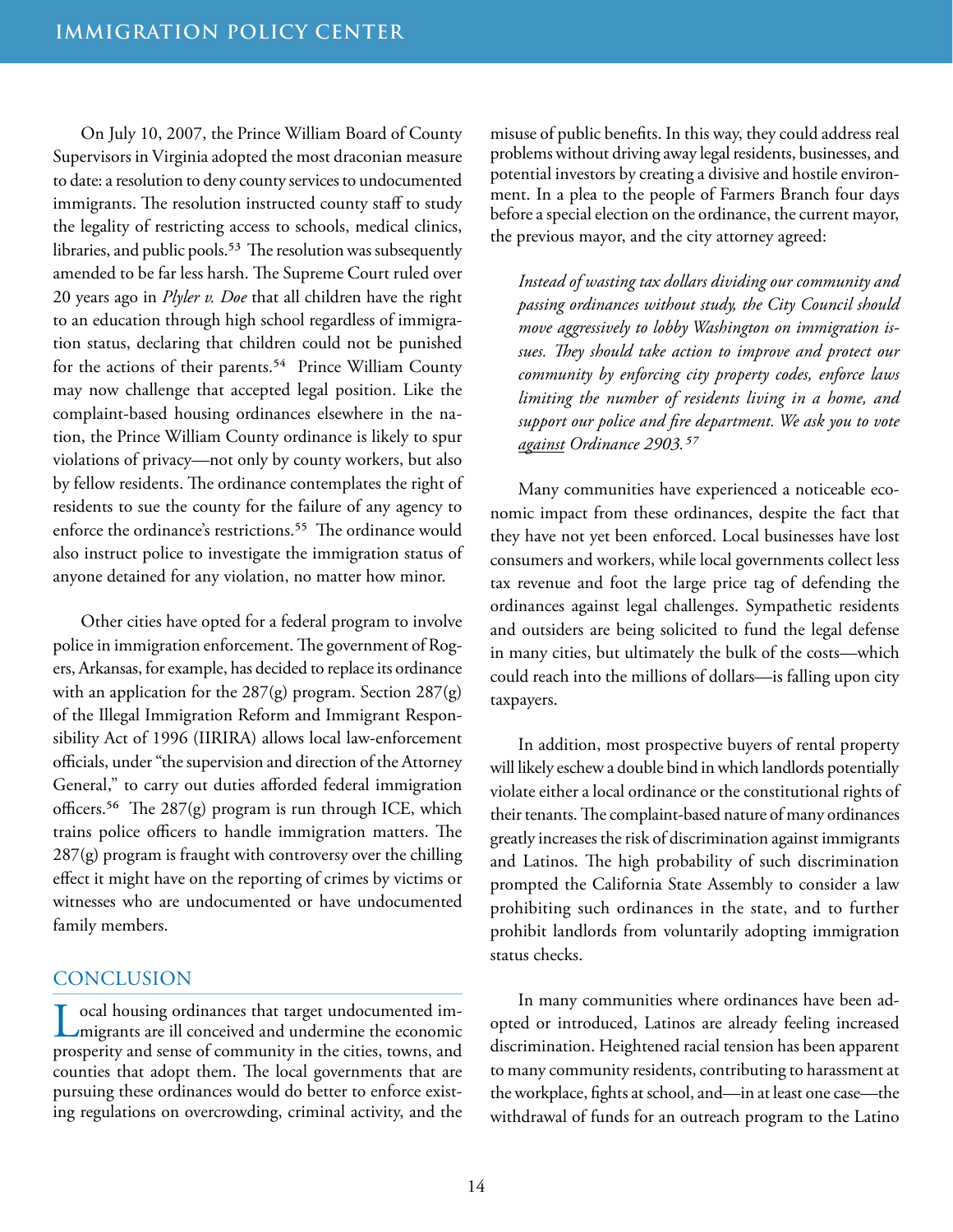

community. The tension affects not only undocumented immigrants, but Latinos in general. Judge Munley's decision in *Lozano v. Hazleton* articulates the serious challenge that such ordinances pose not only to the Supremacy of federal law, but also the fundamental rights enshrined in the Constitution:

*Even if federal law did not conflict with Hazleton's measures, the City could not enact an ordinance that violates rights the Constitution guarantees to every person in the United States, whether legal resident or not. The genius of our Constitution is that it provides rights even to those who evoke the least sympathy from the general public. In that way all in this country can be confident of equal justice under its laws.*<sup>58</sup>

As Hazleton moves forward with its appeal, other localities should seriously consider both the legal and moral implications of these words. Most cities and counties already have the ability to deal with crime and overcrowding through existing laws. Rather than championing anti-immigrant ordinances that only claim to deal with these problems, local policymakers would be well advised to recognize that the regulation of immigration is a federal right and responsibility, and focus their energies instead on addressing the concerns of their residents that actually fall within the range of local power.

#### **END NOTES**

<sup>1</sup> This study consisted of over 60 interviews with residents, business owners, and public officials in 16 cities {see Figure 4} that considered or adopted housing ordinances targeting undocumented immigrants. About half the interviews were conducted in Escondido, California. The rest took place by phone with respondents in 14 other states. These interviews were supplemented with reviews of video archives of Escondido City Council meetings, newspaper articles from across the country, census data, and academic and government reports.

² Based on a list of ordinances compiled by the Fair Immigration Reform Movement (FIRM), available at http://www.fairimmigration.org. This list was double-checked, revealing a few discrepancies with news reports, so our list is slightly different. The FIRM list includes another 30 cities that had discussed or adopted pro-immigrant resolutions or policies, mostly measures urging Congress to adopt comprehensive reform and limiting police collaboration with immigration officials.

<sup>3</sup> Estimates of the undocumented population are taken from Jeffrey S. Passel, *Estimates of the Size and Characteristics of the Undocumented Population*. Washington, DC: Pew Hispanic Center, March 21,

2005. Passel's figures were reduced by 10 percent to account for immigrants who have authorization to be in the country under pending asylum claims and Temporary Protective Status (TPS), but who are miscounted as undocumented. Figures on ethnicity and nativity are taken from the U.S. Census Bureau's March 2004 Current Population Survey (CPS).

⁴ Jeffrey S. Passel, *The Size and Characteristics of the Unauthorized Migrant Population in the U.S.: Estimates Based on the March 2005 Current Population Survey*. Washington DC: Pew Hispanic Center, March 7, 2006, p. 6-9.

<sup>5</sup> Results from a LexisNexis search of major newspapers in which Illegal Immigrant/Immigration, Illegal Alien, or Undocumented Immigrant/Immigration appeared in the headline (April 15, 2007).

⁶ Karina Fortuny, Randy Capps & Jeffrey S. Passel, *The Characteristics of Unauthorized Immigrants in California, Los Angeles County, and the United States*. Washington, DC: Urban Institute, March 2006, p. 5.

⁷ *ibid.*, p. 34.

<sup>8</sup> See the Mexican American Legal Defense and Educational Fund (MALDEF), *Legal and Policy Analysis: Local Illegal Immigration Relief Act Ordinances*. Washington, DC, 2006. Available at: http://www. maldef.org/publications/pdf/LEGAL%20AND%20POLICY%2 0ANALYSIS.pdf.

⁹ *Freightliner Corp. v. Myrick*, 514 U.S. 280 (1995).

<sup>10</sup> Federal courts have generally found that discriminatory effects do violate fair housing laws. See, for example: *Betsy v. Turtle Creek Assoc.*, 736 F.2d 983 (4th Cir. 1974); *Charleston Housing Authority v. United States Department of Agriculture*, 419 F.3d 729 (8th Cir. 2005); 2922 *Sherman Ave. Tenants Association v. District of Columbia* 444 F. 3d 673 (D.C. Cir. 2006).

<sup>11</sup> Lozano, et al v. City of Hazleton, No. 06-1586, slip op. at 186 (M.D. Pa. July 26, 2007), available at http://coop.pamd.uscourts. gov/06v1586.pdf.

<sup>12</sup> Institute for Survey Research (Temple University) & Westat, *INS Basic Pilot Evaluation: Summary Report*. Washington, DC: January 29, 2002, p. v.

<sup>13</sup> U.S. Citizenship and Immigration Services, *Report to Congress on Basic Pilot Program*, June 2004, p. 6.

¹⁴ *ibid.*, p. 3.

<sup>15</sup> U.S. Immigration and Customs Enforcement, "Improving Data Integrity in U.S. Government Systems with Information on Nonimmigrant Students" (http://www.ice.gov/sevis/faqs/data\_integrity. htm).

<sup>16</sup> Office of the Legislative Auditor, State of Minnesota, *Public Health Care Eligibility Determination for Noncitizens*, April 2006, p. 11, 13, 19.

<sup>17</sup> Government Accountability Office, *Immigration Enforcement*: *Weaknesses Hinder Employment Verification and Worksite Enforcement*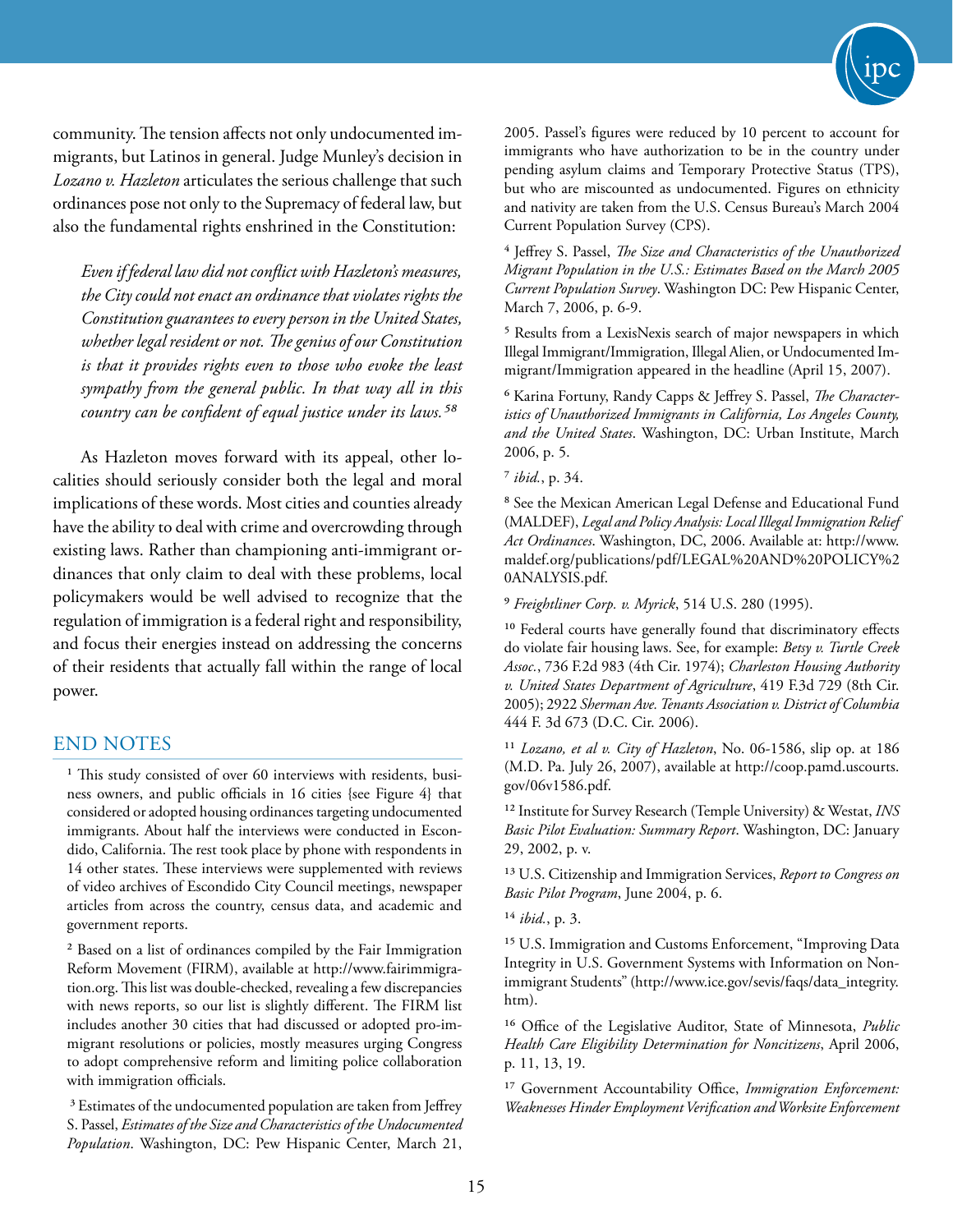*Efforts* (GAO-05-813), August 31, 2005, p. 25, 55.

<sup>18</sup> *ibid.*, p. i.

<sup>19</sup> National Governors Association, National Conference of State Legislatures & American Association of Motor Vehicle Administrators, *REAL ID Act: National Impact Analysis*, September 2006, p. 12.

<sup>20</sup> Jennifer Ludden, "Debate over Immigration Policy at an Impasse," *Morning Edition*, NPR, May 14, 2007.

<sup>21</sup> An anti-immigrant organization in California that takes its name from Proposition 187—the Save Our State (SOS) Initiative to bar undocumented immigrants from medical care, schools, and all other government services. The SOS initiative was passed by the voters of California in 1994, but was found unconstitutional in court.

<sup>22</sup> David Fried, "Local Illegal Immigration Laws Draw a Diverse Group of Cities," *North County Times*, September 2, 2006.

<sup>23</sup> Chris Richard, "Immigration Plan Clears Hurdle," The Press-*Enterprise*, April 25, 2006.

²⁴ Kelly Rayburn, "Judge Rejects Initiative," *San Bernardino County Sun*, June 27, 2006.

<sup>25</sup> "City of San Bernardino Illegal Immigration Relief Act Ordinance," 2006.

<sup>26</sup> Karen Turni Bazile, "Bias Lawsuit Puts Council on Defensive," *The Times-Picayune*, November 8, 2006.

<sup>27</sup> "City of San Bernardino Illegal Immigration Relief Act Ordinance," 2006.

<sup>28</sup> Kristen Hinman, "Valley Park to Mexican Immigrants: 'Adios illegals!'" *Riverfront Times*, February 28, 2007.

<sup>29</sup> City of Escondido, "Ordinance Pertaining to Renting of Dwelling Units to Illegal Immigrants," October 4, 2006.

<sup>30</sup> City of Escondido, "Workshop: Police Department Enforcement Policies," March 7, 2007.

<sup>31</sup> City of Coronado, "FBI Index Crime Rate per 1,000 Population by Jurisdiction. San Diego Region, 1998, 2001, and 2002," 2002.

<sup>32</sup> The City of Escondido commissioned the Mission Park Study to aid the city in improving the quality of life within its Mission Park district, a lower income area of the city with a large percentage of Latino residents. Gerardo Gonzalez, Ph.D., Interim Dean of Graduate Studies and Vice President of Research Affairs, California State University, San Marcos. Interview, April 17, 2007.

<sup>33</sup> Bill Hutchinson, "Avon Park's Debate is Far From Finished," *Herald-Tribune*, August 5, 2006.

<sup>34</sup> City of Escondido, "Ordinance Pertaining to Renting of Dwelling Units to Illegal Immigrants," October 4, 2006.

<sup>35</sup> Edward Sifuentes, "Local Latinos Pleased with Protest Participation," *North County Times*, May 2, 2006.

<sup>36</sup> City of Escondido, "Discussion Regarding the City's Regulation of Overcrowding in Residential Neighborhoods and Other Related Issues," August 16, 2006.

<sup>37</sup> Kathy Bellville. Interview. April 9, 2007.

<sup>38</sup> Nik and Jackie Grant. Interview. March 19, 2007.

<sup>39</sup> Anonymous real estate agent from Escondido, California. Interview. April 5, 2007.

<sup>40</sup> Gerry Henigsman. Interview. March 20, 2007.

<sup>41</sup> Thomas Korosec, "State Judge Halts Illegal Immigrant Rental Ban," *Houston Chronicle*, January 12, 2007.

<sup>42</sup> Robert Nix. Interview. March 30, 2007.

⁴³ Jennifer Moroz, "Immigrants Gone, But at What Cost," *Philadelphia Inquirer*, January 20, 2007.

<sup>44</sup> Bob Phelps (Mayor of Farmers Branch), David Blair (Previous Mayor), and Richard Escalante (City Attorney), "Why Ordinance 2903 is a Mistake," May 8, 2007.

⁴⁵ ACLU, "Anti-Immigrant Ordinances: Escondido, California," New York, 2006.

<sup>46</sup> Linda Ramirez Sliwinski. Interview. March 29, 2007.

⁴⁷ Kristen Hinman, "Valley Park to Mexican Immigrants: 'Adios illegals!'" *Riverfront Times*, February 28, 2007.

<sup>48</sup> Milan Simonich, "Hazleton Case to Test Local Laws Against Illegal Immigrants," *Pittsburgh Post-Gazette*, March 9, 2007.

<sup>49</sup> Laura Mitchell. Interview. March 16, 2007.

<sup>50</sup> Arcela Núñez-Álvarez (author of the Mission Park study), Interim Director, National Latino Research Center, California State University, San Marcos. Interview. February 16, 2007.

<sup>51</sup> Nicole Hinostro. Interview. March 6, 2007.

<sup>52</sup> AB 976 Analysis prepared for Judicial Committee hearing on April 17, 2007.

<sup>53</sup> Nick Miroff, "Questions Remain On Illegal Immigrants; Prince William To Curb Services," *Washington Post*, July 12, 2007.

⁵⁴ *Plyler v. Doe*, 457 U.S. 202 (1982).

<sup>55</sup> Nick Miroff, "Residency Rules May Tighten in Pr. William," *Washington Post*, July 6, 2007.

⁵⁶ INA § 287(g)(3); 8 U.S.C. § 1357(g)(3).

⁵⁷ Bob Phelps (Mayor of Farmers Branch), David Blair (Previous Mayor), and Richard Escalante (City Attorney), "Why Ordinance 2903 is a Mistake," May 8, 2007.

⁵⁸ *Lozano, et al v. City of Hazleton*, No. 06-1586, slip op. at 189 (M.D. Pa. July 26, 2007), available at http://coop.pamd.uscourts. gov/06v1586.pdf.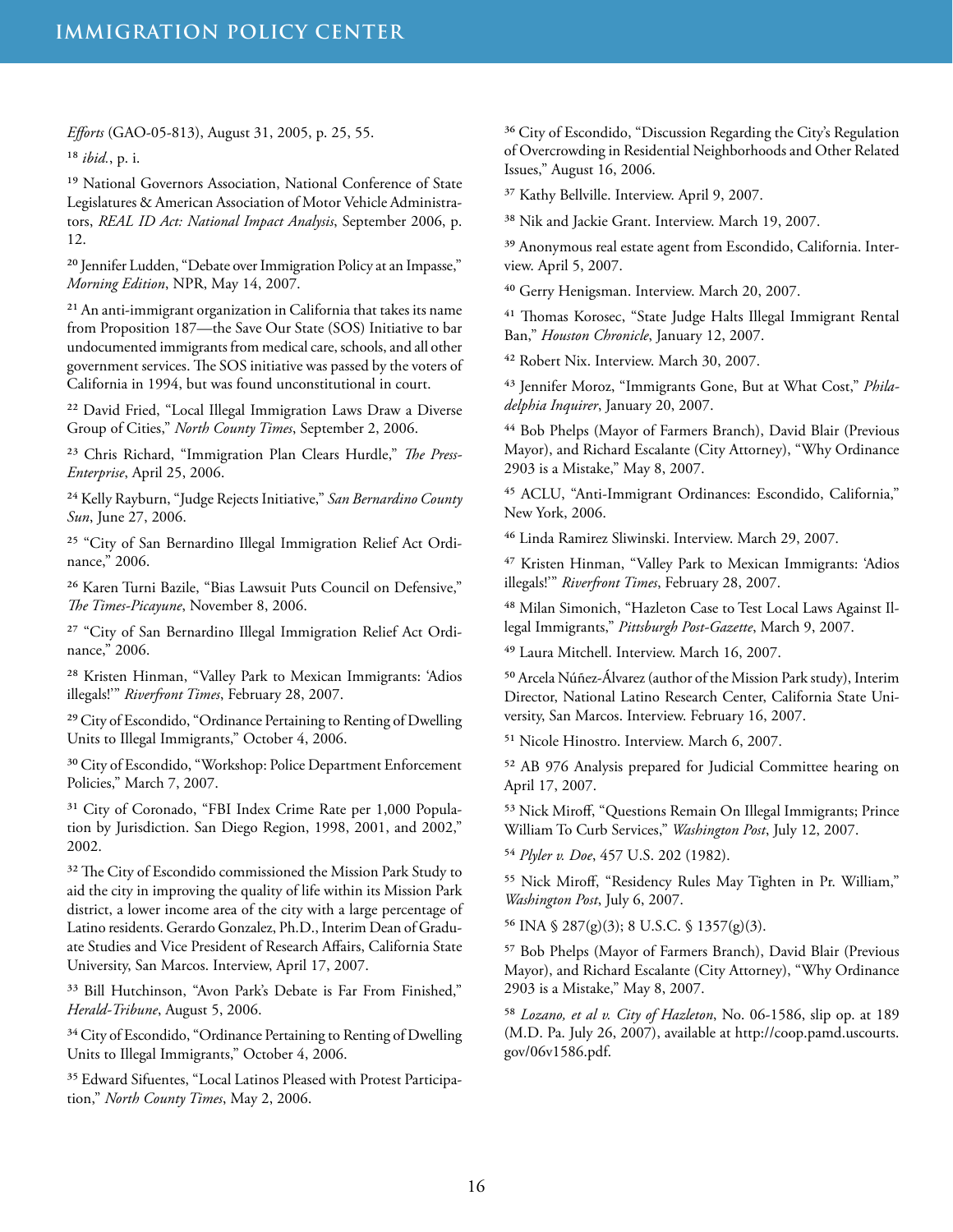